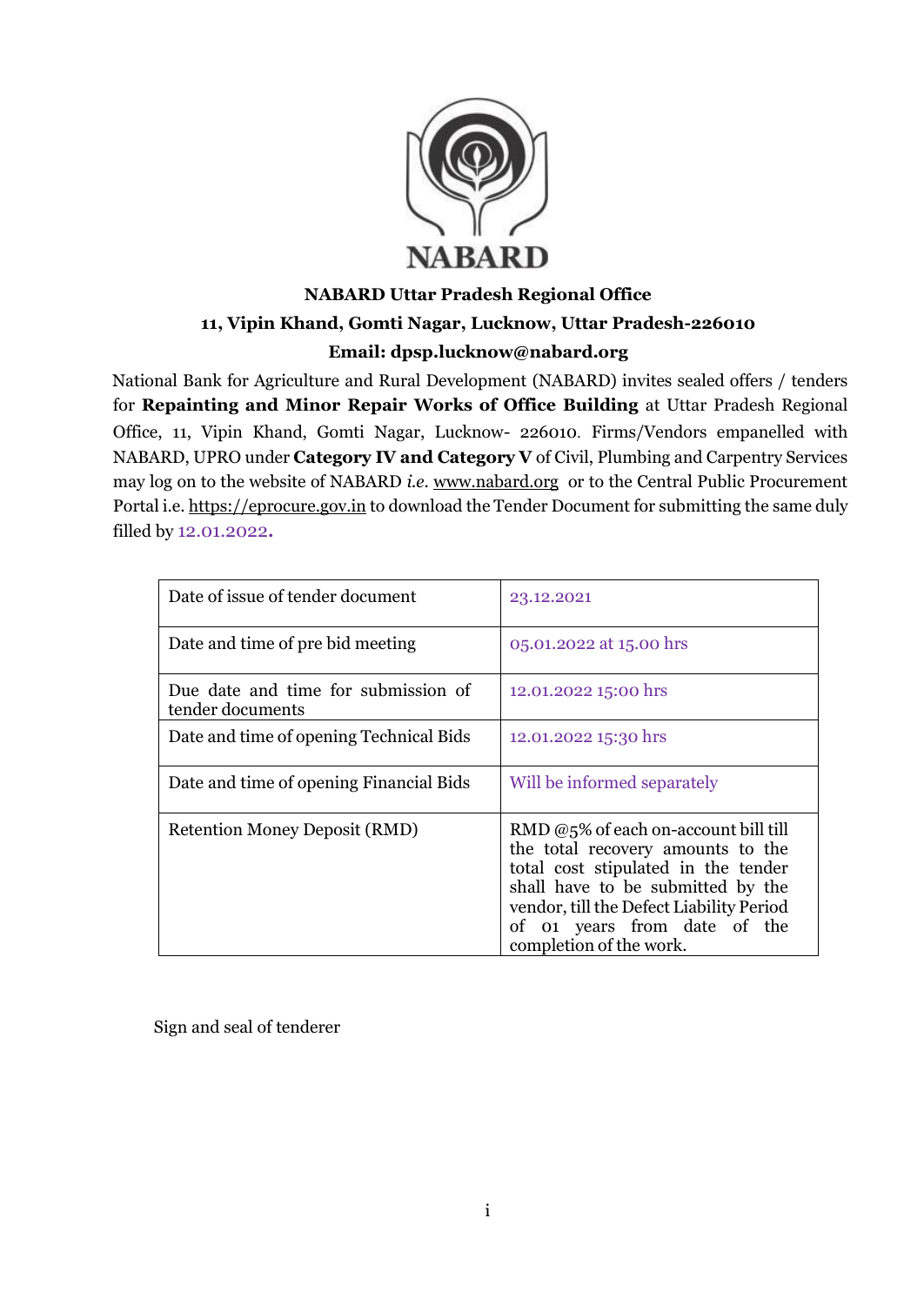# **CONTENTS**

| Sr.<br>N <sub>0</sub> | <b>Particulars</b>                                                                                        |           |
|-----------------------|-----------------------------------------------------------------------------------------------------------|-----------|
|                       | <b>PART I (Technical Bid)</b>                                                                             |           |
| $\mathbf{1}$          | Notice Inviting Tender (Bilingual)                                                                        | $1 - 4$   |
| $\overline{2}$        | Prequalification criteria-Annexure I                                                                      | $5 - 6$   |
| 3                     | Instruction to Bidders for filling tender document                                                        | 7         |
| 4                     | Format for Technical Bid and Checklist-Annexure II                                                        | $8 - 12$  |
| 5                     | General terms and Conditions-Annexure III                                                                 | $13 - 15$ |
| 6                     | Special Terms and Conditions-Annexure IV                                                                  | $16 - 17$ |
| 7                     | Special Terms and Conditions and Safety Code-<br><b>Annexure IV</b>                                       | 18        |
| 8                     | Safety Condition of Contract                                                                              | 19        |
| 9                     | Format for Covering Letter of submission of bid to<br>NABARD - Appendix I                                 | 20        |
| 9                     | Format for Letter of undertaking from the tenderer –<br>Appendix II                                       | $21 - 22$ |
| 10                    | Proforma for Electronic Payment - Appendix III                                                            | 23        |
| 11                    | Format for Pre-contract Integrity Pact to be executed<br>on Rs.200 non judicial stamp paper - Appendix IV | $24 - 27$ |
| 12                    | Format for Deed of Indemnity-Appendix V                                                                   | 28-30     |
| 13                    | Format for Reciprocal Non-Disclosure Agreement –<br>Appendix VI                                           | $31 - 34$ |
|                       | <b>PART II (Price Bid)</b>                                                                                |           |
| 14                    | Format for Price Bid / Bill of Quantities                                                                 | $35 - 36$ |

(Sign and seal of tenderer )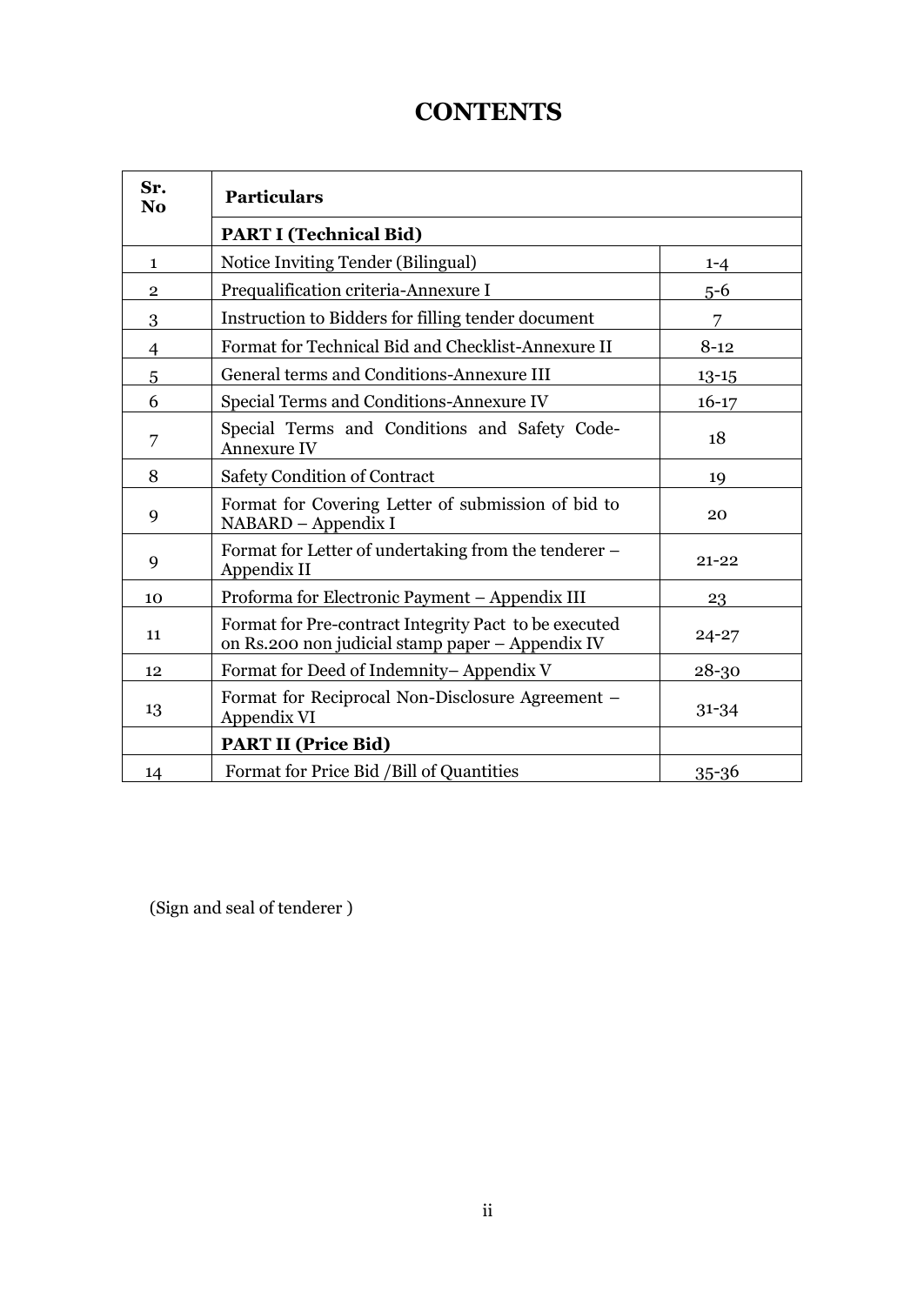**NOTICE INVITING TENDER from the Firms/Vendors Empanelled with NABARD, UPRO under Category IV and V of Civil, Plumbing and Carpentry category for Repainting and Minor Repair Works of Office Building to be undertaken in Uttar Pradesh Regional Office, 11, Vipin Khand, Gomti Nagar, Lucknow- 226010**

- 1. NABARD invites sealed tenders from Vendor / Service Providers of repute & experience that are empanelled with NABARD UP RO under Category IV and V of Civil, Plumbing and Carpentry category to provide Repainting and Minor Repair Works of Office Building at Uttar Pradesh Regional Office, 11, Vipin Khand, Gomti Nagar, Lucknow- 226010.
- 2. Interested Vendor / Service Providers may download the tender document from any one of these following options - NABARD's website [www.nabard.org](http://www.nabard.org/) or Central Public Procurement Porta[l https://eprocure.gov.in](https://eprocure.gov.in/)
- 3. It may be noted that the tendering will be a 02 bid system wherein the 1st bid will be 'Technical Bid' and 2nd bid will be the 'Price Bid'. Both the bids will be put in separate sealed covers with superscription of 'TECHNICAL BID' and 'PRICE BID'. Envelope No.1 shall contain Technical Bid along with Integrity Pact (IP) to be executed on non-judicial stamp paper of Rs. 200/- as per format given, duly signed and stamped by the bidder. Tenders submitted without IP will summarily be rejected and their subsequent envelopes will not be opened. Envelop No. 2 shall contain Price Bid only. Both envelops will be put in another sealed cover with superscription of "OFFER FOR REPAINTING AND MINOR REPAIR WORKS OF OFFICE BUILDING AT NABARD U.P. REGIONAL OFFICE GOMTI NAGAR LUCKNOW" on it.
- 4. Further, it may be noted that those Vendor / Service Providers / firms of NABARD UP RO, whose technical bid will be found suitable, as per our prequalification criteria, which are given in Annexure I will be identified for further tendering process.
- 5. The likely annual payment for all services together, to be worked out as per the quotes by the vendors, will form the basis for selection of the vendor.
- 6. The time allowed for completion of total painting and repair work shall be 60 days to be reckoned from the date of issue of work order.
- 7. The successful tenderer will be required to deposit Retention Money Deposit (RMD) @5% which shall be recovered from each on-account bill till the total recovery amounts to the total cost stipulated in the tender. The RMD will be released after completion of Defect Liability Period of one year and will not bear any interest. The RMD will be liable to be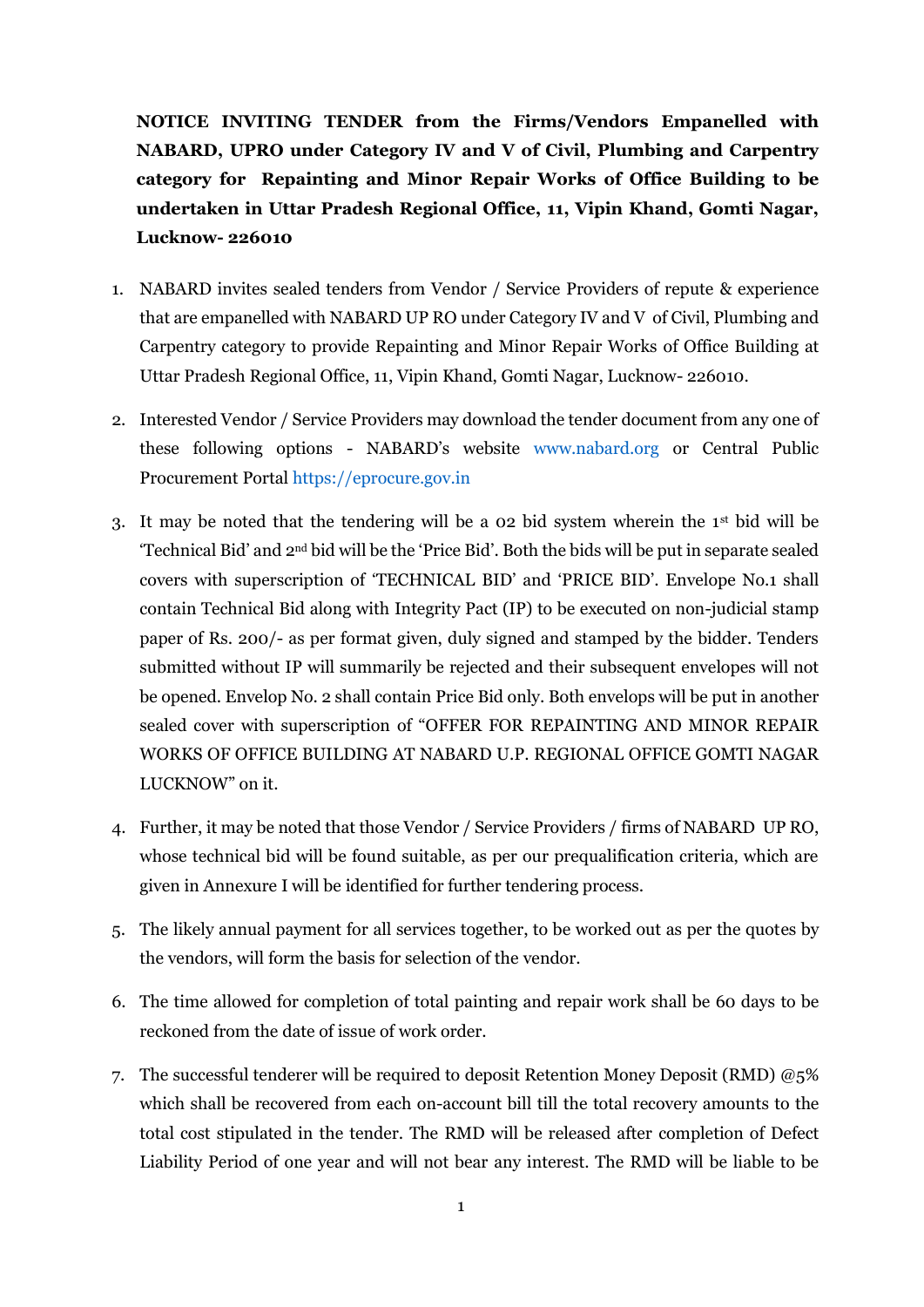forfeited in case the contractor commits any breach of any terms and conditions of the Contract or fails to complete or rectify the work.

- 8. The Defect Liability Period shall be for a period of one years from the date of completion of the work. During this period, the vendor will be responsible to rectify any defect without any cost to the Bank.
- 9. The Pre-qualification criteria, format of 'Technical Bid' and 'Price Bid', Covering Letter, Letter of Undertaking, Proforma for Electronic Payment, Pre-Contract Integrity Pact, Deed of Indemnity, Reciprocal Non-Disclosure Agreement along with General/Special Terms and Conditions are enclosed with this tender document.
- 10. NABARD reserves the right to accept or reject any or all offers without assigning any reasons whatsoever and its decision shall be final and binding to all.

# **Address for Communication**

The Chief General Manager National bank for Agriculture and Rural Development (NABARD) Uttar Pradesh Regional Office 11, Vipin Khand, Gomti Nagar, Lucknow- 226010

(Padmini Srivastava) Dy. General Manager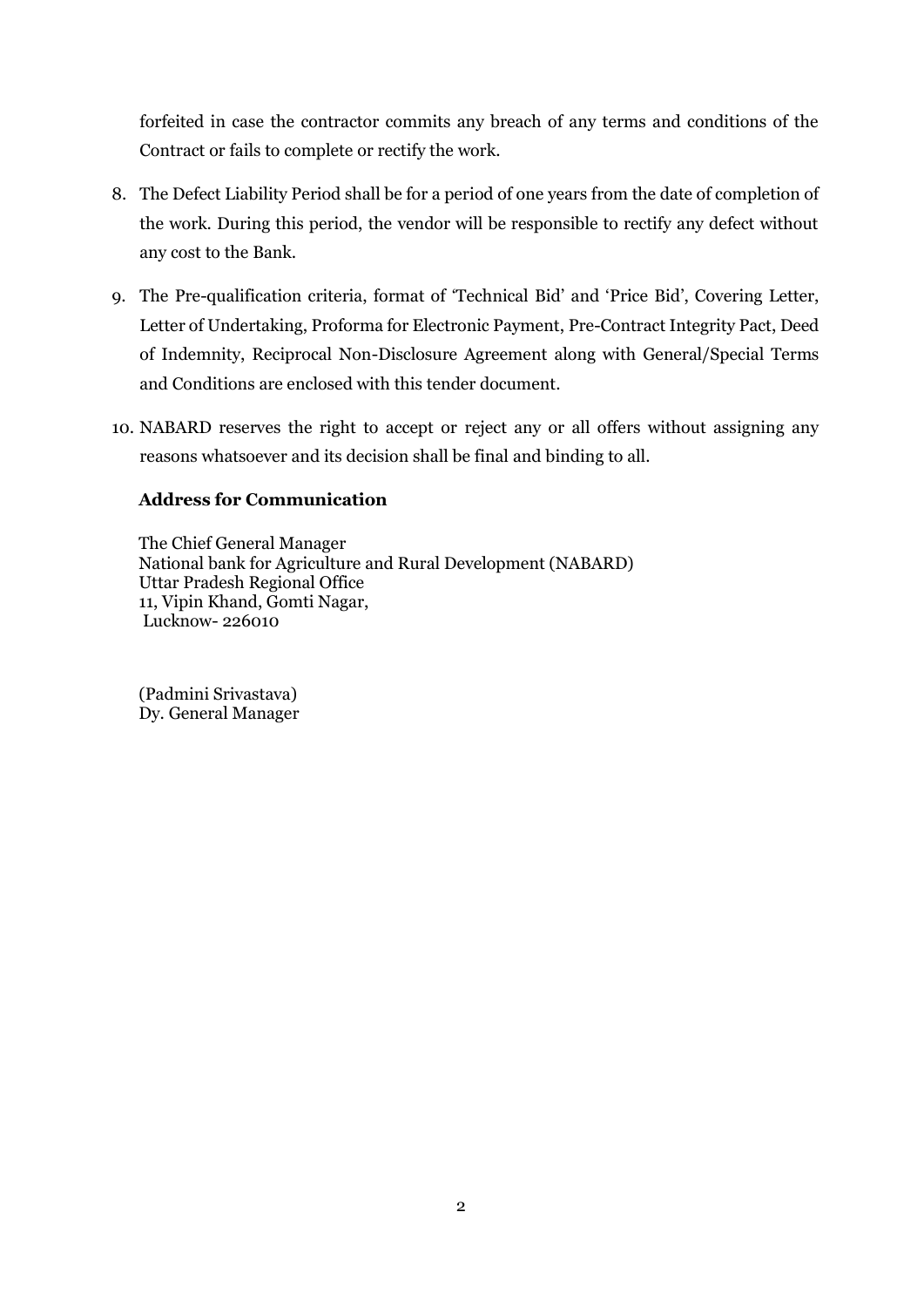# **नाबार्ड उत्तर प्रदेश क्षेत्रीय कायाडलय, 11, विविन खंर्, गोमती नगर, लखनऊ, उत्तर प्रदेश-226010 के कायाडलय िररसर में िेंव ंग और मामूली मरम्मत कायडहेतु, नाबार्डउत्तर प्रदेश क्षेत्रीय कायाडलय के िैनल के श्रेणी IV मेंशावमल िेंर्रों/सेिा प्रदाताओंसेवनविदा आमंत्रण सूचना**

1. नाबार्ड उत्तर प्रदेश क्षेत्रीय कार्यालय, 11, विपिन खंड, गोमती नगर, लखनऊ- 226010 में पेंटिंग और मामूली मरम्मत कार्य प्रदान करने के लिए श्रेणी IV एवं श्रेणी V के तहत प्रतिष्ठित और अनुभव के वेंडरों / सेवा प्रदाताओं और नाबार्ड यूपी आरओ के साथ सीलबंद निविदाएं आमंत्रित करता है।

2. इच्छुक वेंडरों / सेवा प्रदाता निम्नलिखित विकल्पों में से किसी एक से निविदा दस्तावेज डाउनलोड कर सकते हैं - नाबार्ड की वेबसाइट www.nabard.org या सेंटल पब्लिक प्रोक्योरमेंट पोर्टल [https://eprocure.gov.in](https://eprocure.gov.in/)

3. यह ध्यान दिया जा सकता है कि निविदा एक 02 बोली प्रणाली होगी जिसमें पहली बोली 'तकनीकी बोली' होगी और दूसरी बोली 'मूल्य बोली' होगी। दोनों बोलियों को 'तकनीकी बोली' और 'मूल्य बोली' के ऊपर लिखे हुए अलग-अलग सीलबंद लिफाफे में रखा जाएगा। लिफाफा संख्या 1 में रुपये के गैर-न्यायिक स्टाम्प पेपर पर निष्पादित किए जाने वाले सत्यनिष्ठा समझौते (आईपी) के साथ मूल्य बोली शामिल होगी। 200/- दिए गए प्रारूप के अनुसार, बोलीदाता द्वारा विधिवत हस्ताक्षरित और मुहर लगी। आईपी के बिना प्रस्तुत निविदाएं सरसरी तौर पर खारिज कर दी जाएंगी और उनके बाद के लिफाफे नहीं खोले जाएंगे। लिफाफा संख्या 2 में केवल मूल्य बोली होगी। दोनों लिफाफों को एक अन्य सीलबंद लिफाफे में रखा जाएगा, जिस पर "नाबार्ड क्षेत्रीय कार्यालय गोमती नगर लखनऊ में पेंटिंग और मामूली मरम्मत कार्य के लिए प्रस्ताव)" लिखा होगा।

4. इसके अलावा, यह नोट किया जाए कि नाबार्ड यूपी आरओ के वे विक्रेता / सेवा प्रदाता / फर्म, जिनकी तकनीकी बोली उपयुक्त पाई जाएगी, हमारे पूर्व योग्यता मानदंड के अनुसार, जो अनुबंध। में दिए गए हैं, उन्हें आगे की निविदा प्रक्रिया के लिए पहचाना जाएगा।

5. सभी सेवाओं के लिए संभावित वार्षिक भुगतान, विक्रेताओं द्वारा उद्धरण के अनुसार तैयार किया जाना, विक्रेता के चयन का आिार होगा।

6. सफल निविदाकार को 5% की दर से रिटेंशन मनी डिपॉजिट (आरएमडी) जमा करना होगा, जो कि प्रत्येक ऑन-अकाउंट बिल से तब तक वसूल किया जाएगा जब तक कि कुल वसूली राशि निविदा में निर्धारित कुल लागत तक नहीं हो जाती। आरएमडी एक साल की दोष देयता अवधि पूरी होने के बाद जारी की जाएगी और इस पर कोई ब्याज नहीं होगा। यदि ठेकेदार अनुबंध के किसी भी नियम और शर्तों का उल्लंघन करता है या काम को पूरा करने या सुधारने में विफल रहता है, तो आरएमडी को जब्त कर लिया जाएगा।

7. दोष दायित्व अवधि कार्य पूर्ण होने की तिथि से एक वर्ष की अवधि के लिए होगी। इस अवधि के दौरान, बैंक को बिना किसी लागत के किसी भी दोष को ठीक करने के लिए विक्रेता जिम्मेदार होगा।

8. पूर्व-योग्यता मानदंड, "तकनीकी बोली" का प्रारूप, कार्य का दायरा, नियम और शर्तें, अनुबंध-पूर्व सत्यनिष्ठा समझौता और "मूल्य बोली" का प्रारूप और इस निविदा दस्तावेज के साथ संलग्न हैं।

8. नाबार्ड बिना कोई कारण बताए किसी या सभी प्रस्तावों को स्वीकार या अस्वीकार करने का अधिकार सुरक्षित रखता है और इसका निर्णय अंतिम और सभी के लिए बाध्यकारी होगा।

संपर्क के लिए पता

मुख्य महाप्रबंधक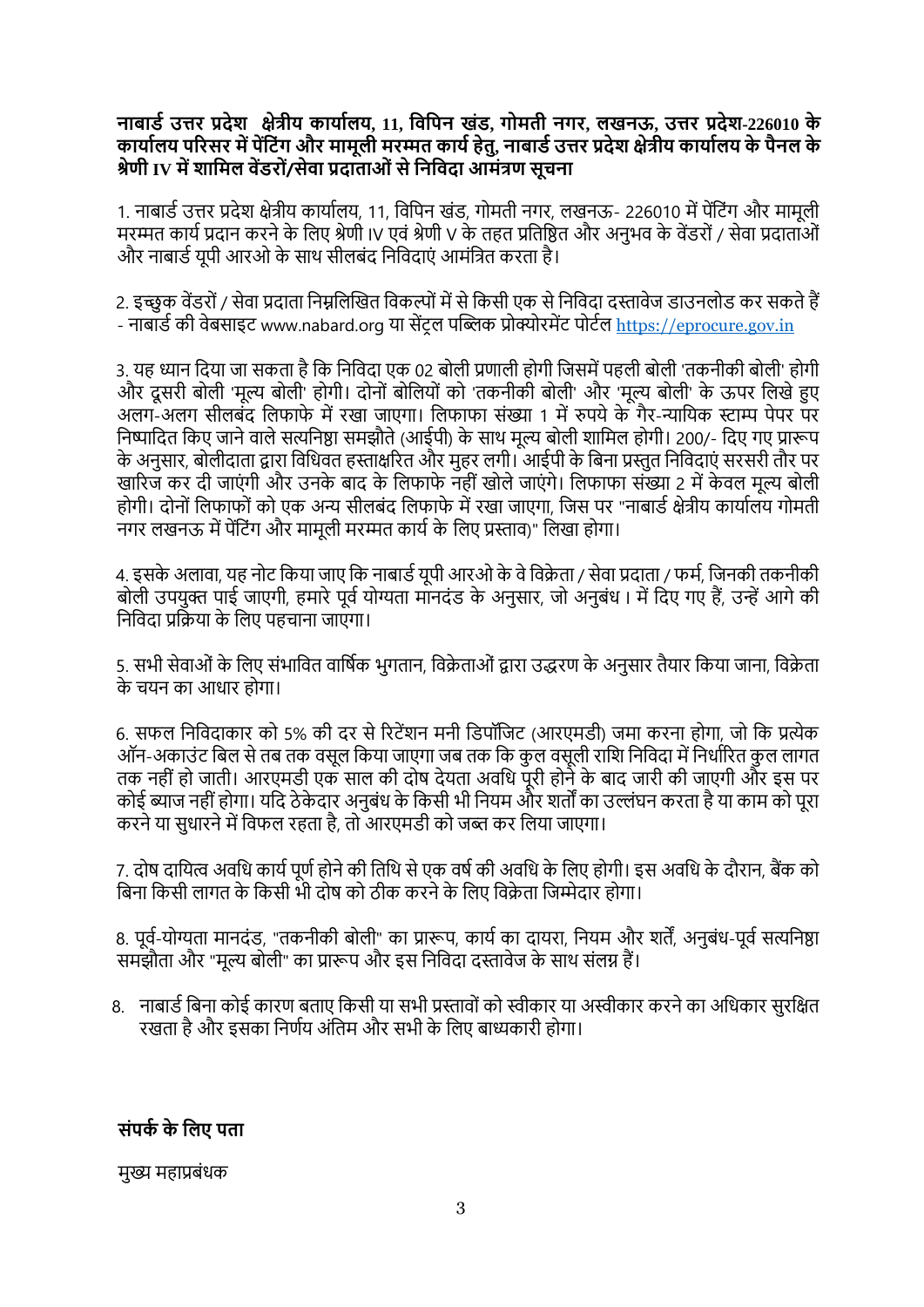राष्ट्रीय कृवष और ग्रामीण विकास बैंक उत्तर प्रदेश क्षेत्रीय कायाडलय 11, विविन खंर्, गोमती नगर लखनऊ-226010

हस्ता./- (पर्चिनी श्रीवास्तव) उप महाप्रबंधक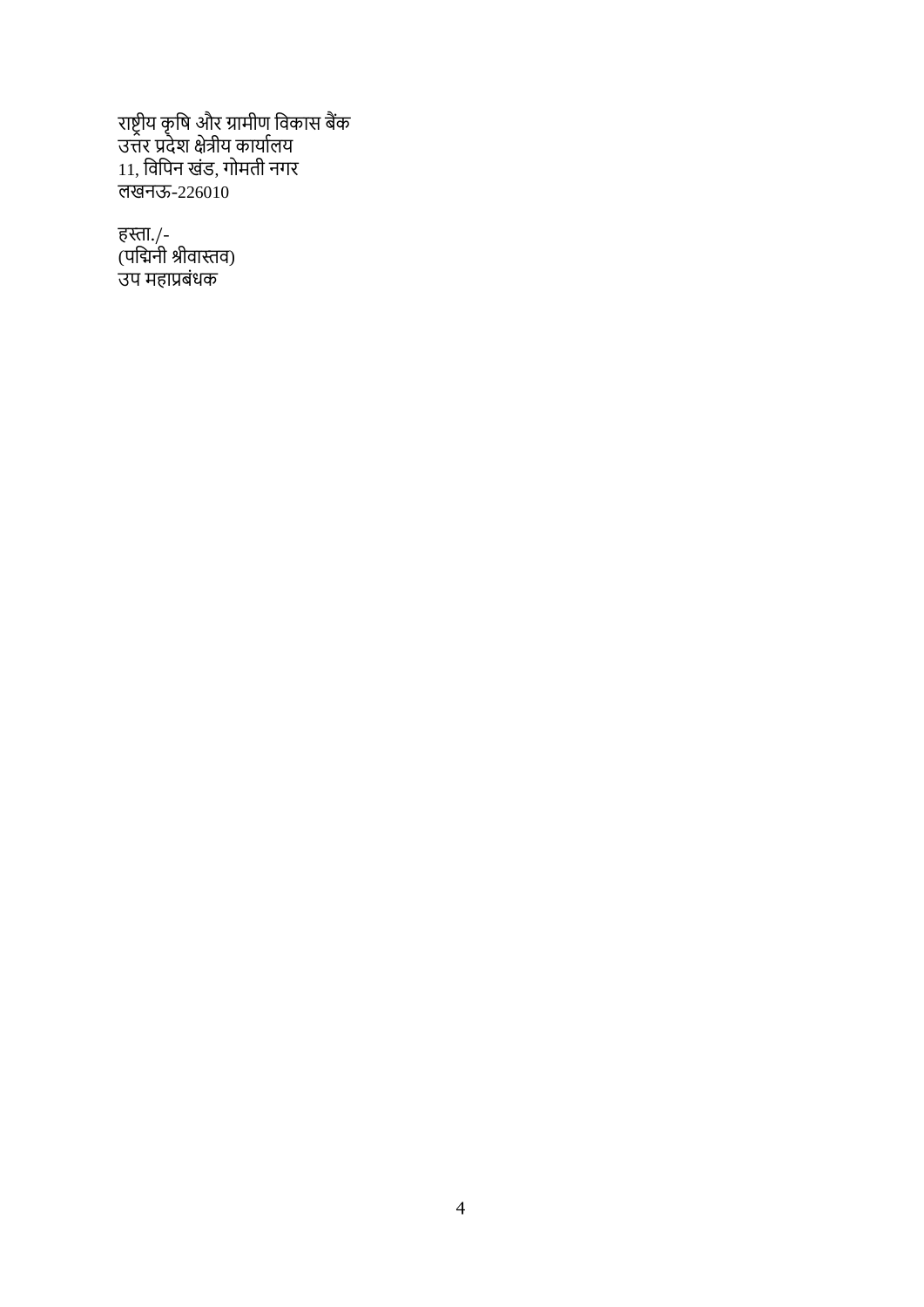# **Annexure- I**

# **PRE-QUALIFICATION CRITERIA**

## **1. The contractors should meet following qualification criteria:**

(1.1) Minimum 7 years' experience (as on 31.03.2021) in the field of Civil Plumbing and Carpentry Contracts, which include all the activities as listed in scope of work and should have at least one of the qualifying works carried out for Public Sector Undertakings (PSUs)/Banks/Govt. Office.

(1.2) The bidders should have carried out similar works during last 7 years (ending 31.03.2021) with annual contract value (costing individually) not less than the amount as given in following table:

| <b>SN</b>      | <b>Experience Criteria</b>                                                                                                                                      | (Rs. Lakh) |
|----------------|-----------------------------------------------------------------------------------------------------------------------------------------------------------------|------------|
| $\overline{1}$ | $\overline{1}$ similar work during last $\overline{7}$ years (ending<br>31.03.2021) with annual contract value<br>(costing individually) not less than Rs. >>>> | 14.40 Lakh |
|                | OR.                                                                                                                                                             | OR.        |
| $\mathbf{2}$   | 2 similar works during last 7 years (ending<br>31.03.2021) with annual contract value<br>(costing individually) not less than Rs. >>>>                          | 08.50 lakh |
|                | OR.                                                                                                                                                             | <b>OR</b>  |
| 3              | 3 similar works during last 7 years (ending<br>31.03.2021) with annual contract value<br>(costing individually) not less than Rs. >>>>                          | 07.20 Lakh |

**Note 1:** To obtain the realistic value of work during the previous years, cost index  $@5\%$ per year per work shall be added over the actual cost of executed works to calculate the value of works as on 31.03.2021.

**Note 2**: Similar works mean those works as indicated in scope of work in Annexure III.

2. The tenderers should have Annual Turnover as given in the following table during the last three years ending **31 March 2021** supported with audited balance sheet / profit & loss statement or a registered Chartered Accountant certified statement of accounts.

| S.N | Turn over Criteria                                                             | (Rs. Lakh)     |
|-----|--------------------------------------------------------------------------------|----------------|
|     | Annual Turnover during last three years<br>ending 31.03.2021 should be atleast | Rs. 05.40 lakh |

- 3. The tender shall be accompanied by a copy of each of the documents as given below:
- Proprietorship Firm/Partnership Firm/Company Registration Certificate
- **MSME Registration Certificate**
- Registration under Contract Labour Act/Labour Department
- Articles of Association/Memorandum of Association/ partnership deed/ any other relevant document showing composition of the firm
- List of eligible work executed during last seven years
- PAN
- GSTN Registration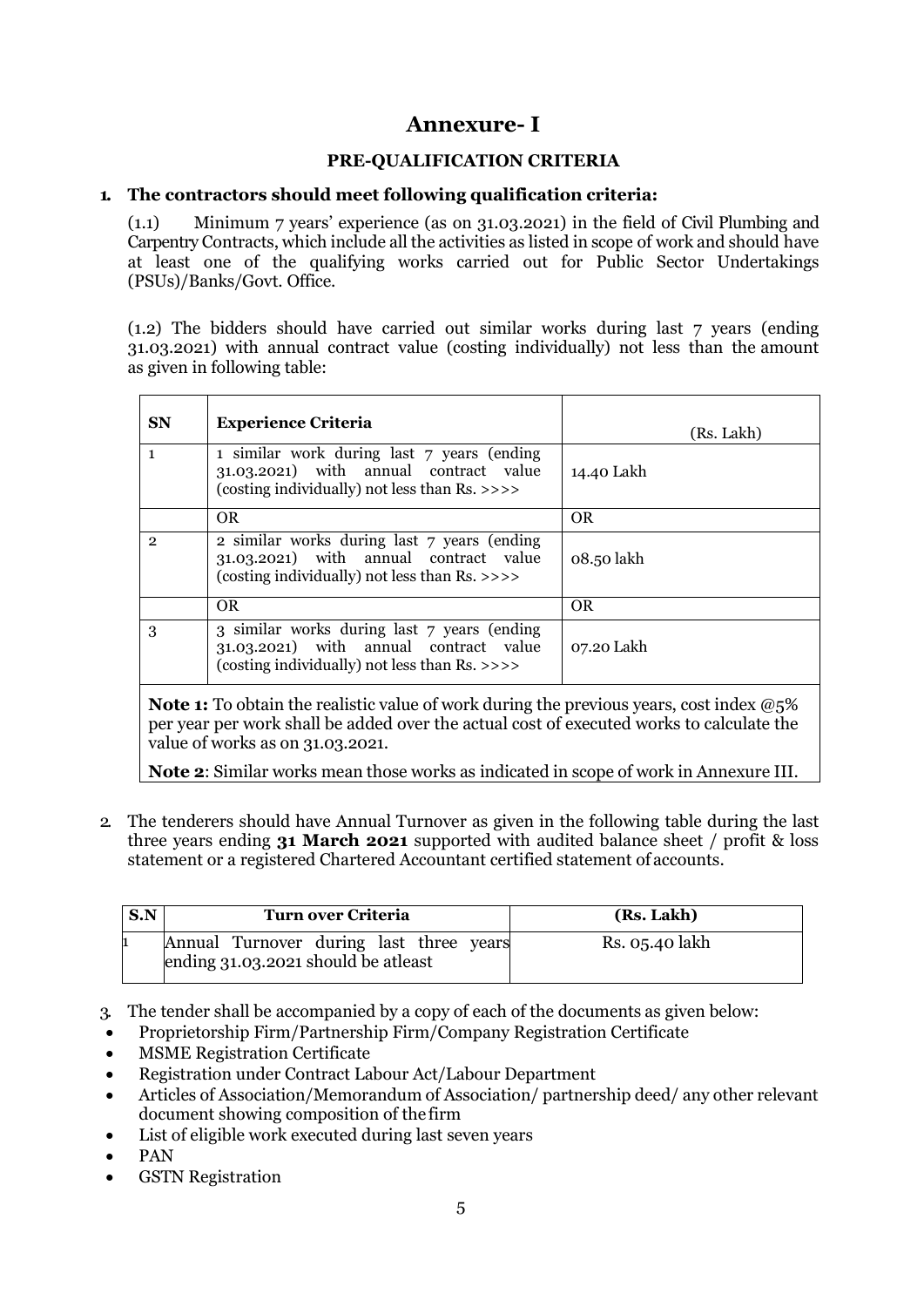- Employee State Insurance Act registration
- PF registration,
- Particulars of bankers & Bank account details.
- Details of work experience shall be supported by work orders and corresponding completion certificates.
- The client-wise names of similar work(s), year(s) of execution of work (s) awarded, and actual value of executed work(s), reasons for delay (if any), names and full contact details of the officers/ authorities/ departments under whom the work(s) was/were executed should be furnished in the prescribed format.
- Details of works on hand
- Audited final accounts of the business of the contractor for last 3 years duly certified by a Chartered Accountant/certificate of turnover issued by a Chartered Accountant should be enclosed in proof of their credit worthiness and turnover for the last three years. If required, original certificates shall be produced for verification by the tenderer and will be returned after verification.
- 4. The tenderers should have applicable Tax registrations (PAN, GSTN TIN, TAN, etc.) and also registration with Labour Department, Provident Fund, ESIC, etc., supported with documentary evidence and licenses, permissions, approvals issued by Labour enforcement and other statutory authorities, wherever applicable.
- 5. Tenderers should have a current bank account with a scheduled commercial bank.
- 6. NABARD reserves the right to verify any or all the documents furnished by the Tenderers with any authorities. NABARD also reserves the right to cancel any or all the applications without assigning any reason thereof.
- 7. Intending applicants are required to furnish details about their firm/organization, experience, competence, etc.
- 8. The application form should be signed by a person on behalf of the Firm/Organization, who is duly authorized to do so.
- 9. If the space in the application form is insufficient for furnishing full details, such information should be supplied on a separate sheet duly signed by competent authority
- 10. Applications containing false or inadequate information are liable for rejection and Bank reserves the right to blacklist those agencies.
- 11. The firms which do not fulfil prequalification criteria shall not be considered for selection and award of work.
- 12. The staff deployed by the firm at site should have adequate experience and knowledge in their respective works.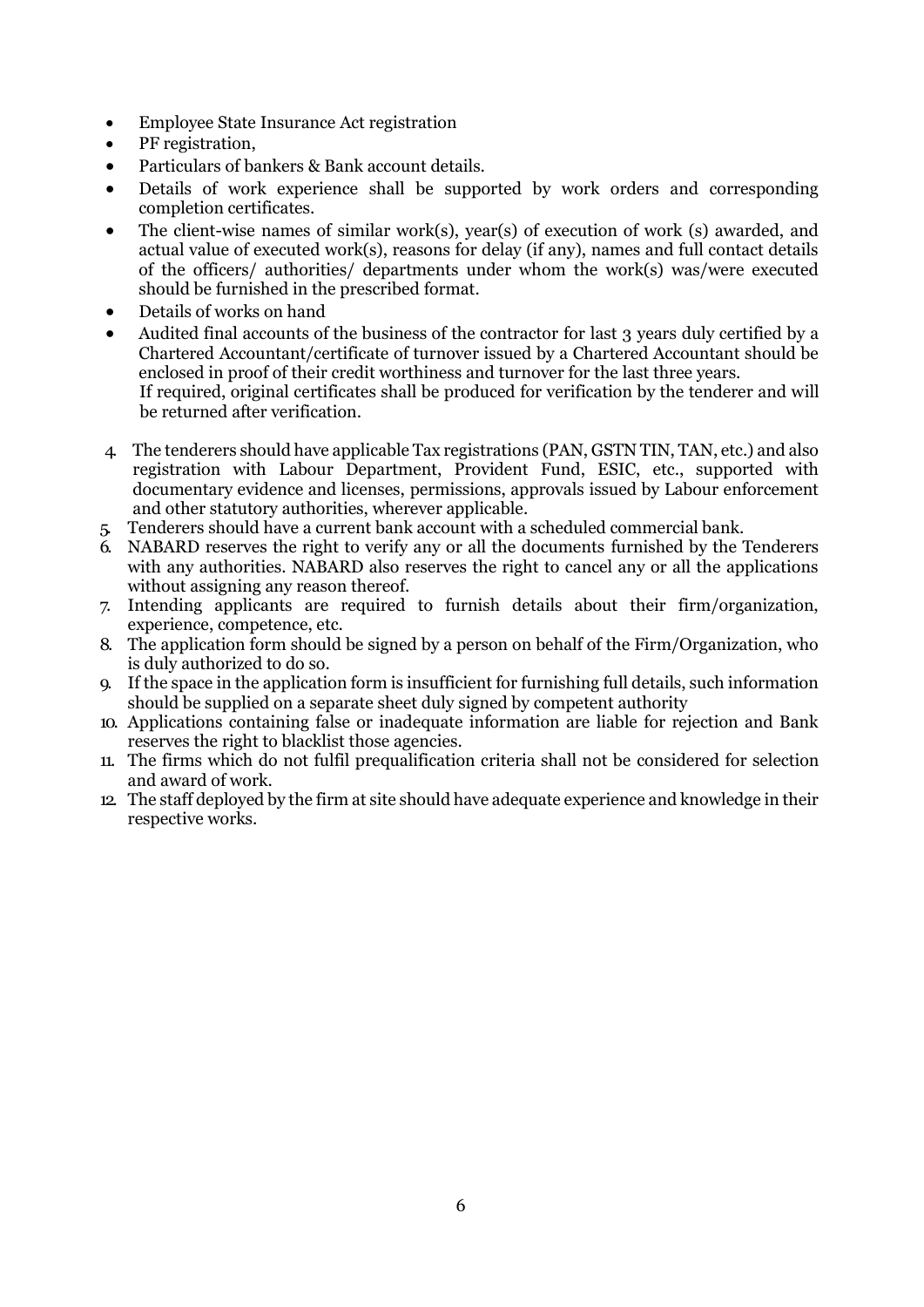## **Instructions for filling the tender**

- 1. All the pages of the Tender Document shall be signed by the Tenderer.
- 2. NABARD takes no responsibility for delay/loss in post or non-receipt of Quotations/ Tender Documents.
- 3. The Envelope containing Tender / Quotation should be properly sealed, addressed, duly superscribed with name of work should be submitted in the Office of the Chief General Manager/Officer in Charge, National Bank for Agriculture and Rural Development, Uttar Pradesh Regional Office, 11, Vipin Khand, Gomti Nagar, Lucknow, Uttar Pradesh - 226010. The last date of receipt of Tender is on or before 15.00 hours on 12.01.2022 and Bids will be opened at 15:30 hours on 12.01.2022. Revision in date and time, if any, would be conveyed.
- 4. Bids submitted by unauthorised agents and FAX/Telegraphic bids shall not be entertained/ considered.
- 5. Rates should include all items pertaining to the painting and repair works as mentioned in the tender and unless the same is done to the satisfaction of the NABARD's Engineer/ACTs, the bill will not be accepted.
- 6. Rates should be filled in the Tender neatly and no overwriting shall be made. Corrections, if any shall be authenticated by subscribing signature of the tenderer. The rates quoted should be written legibly in words and figures. If on check, differences are observed between the rates given by the Contractor in words and figures or in the amount worked out by him, the following procedure shall be followed.
- 7. When there is a difference between the rates in figures and in words the rate that corresponds to the amounts worked out by the Contractor shall be taken as correct.

7.1 When the amount of an item is not worked out by the Contractor or it does not correspond with the rate written either in figures or in words, then the rate quoted by the Contractor in words shall be taken as correct.

7.2 When the rates quoted by the Contractor in figures and in words tallies, but the amount is not worked out correctly, the rate quoted by the Contractor shall be taken as correct and not the amount.

## **DECLARATION BY THE CONTRACTOR**

We / I have read and understood all the instructions / conditions made above and we / I have taken into account the above Instructions / Terms and Conditions while quoting the rates. We / I accept all the above Terms and Conditions without any reservation, in all respects.

Place :

(Signature of the Tenderer) Date

Name and Address

Seal :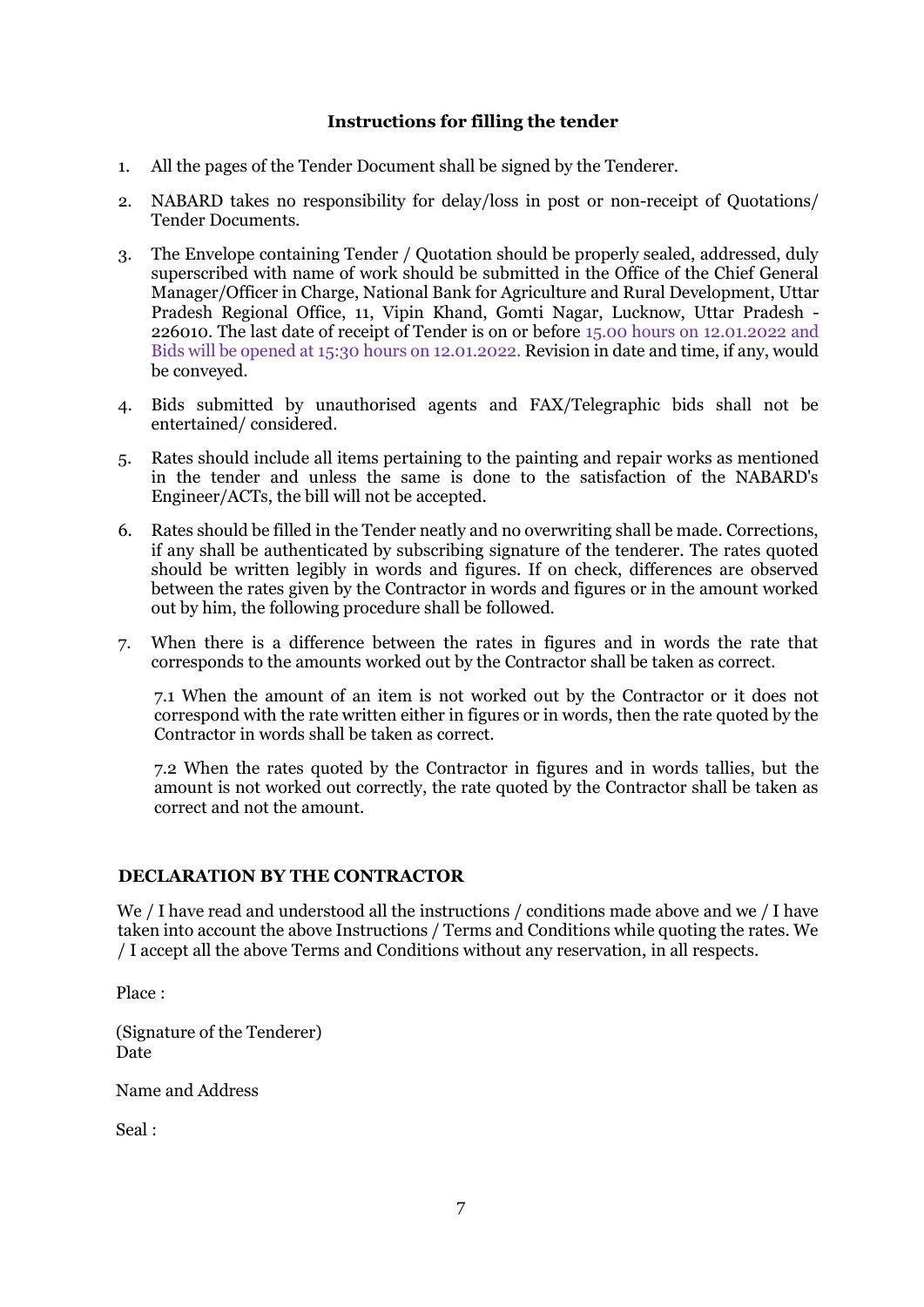# **Annexure- II**

# **FORMAT OF TECHNICAL BID**

| (A) Name of the firm and Composition of<br>the Firm                                        |  |
|--------------------------------------------------------------------------------------------|--|
| (Full particulars (whether the Tenderer is an                                              |  |
| individual /Proprietorship Firm partnership                                                |  |
| firm / company etc.) of the composition of the                                             |  |
| firm of Tenderers in detail should be                                                      |  |
| submitted along with the name(s) and                                                       |  |
| address(es) of the partners, copy of the                                                   |  |
| Articles of Association /Power of Attorney/                                                |  |
| any other relevant document.)                                                              |  |
| (a.1) Registered Head Office Address                                                       |  |
| (a.2) Local Office Address                                                                 |  |
|                                                                                            |  |
| (a.3) Year of establishment/Registration and                                               |  |
| Act under which registered                                                                 |  |
| (B) Work Experience                                                                        |  |
|                                                                                            |  |
| (Details of similar civil work experience<br>supported by work orders indicating the value |  |
| & general specification of work, No. of persons                                            |  |
| to be engaged as per agreement, other                                                      |  |
| documents and certificates. The details along                                              |  |
| with documentary evidence of previous                                                      |  |
| experience, if any, of carrying out works for                                              |  |
| NABARD / Public sector banks / Government                                                  |  |
| department / Semi Govt. department / Other                                                 |  |
| Public Sector Undertakings / private banks /                                               |  |
| Private sector / housing societies at any other<br>centre should also be given.)           |  |
|                                                                                            |  |
| (C) Credit worthiness of the Tenderer &                                                    |  |
| Turnover during the specified period                                                       |  |
| (Copies of IT deposit certificates (such as copy)                                          |  |
| of deposited Form 16 or any such other                                                     |  |
| certificate) along with latest final accounts                                              |  |
| of the business of the Tenderer duly certified                                             |  |
| by a CA should be enclosed in proof of their                                               |  |
| credit worthiness and Turnover for the last                                                |  |
| three years ending $31.03.2021$ .)                                                         |  |
| (D) Name(s) and address(es) of the Bankers<br>and their present contact executives         |  |
|                                                                                            |  |
| (Written information about the names and                                                   |  |
| address of their bankers along with full details                                           |  |
| like names, postal address, e- mail IDs,                                                   |  |
| telephone (landline & mobile Nos.), Fax No.                                                |  |
| etc of the contact executive ( <i>i.e.</i> The persons                                     |  |
| who can be contacted at the office of their                                                |  |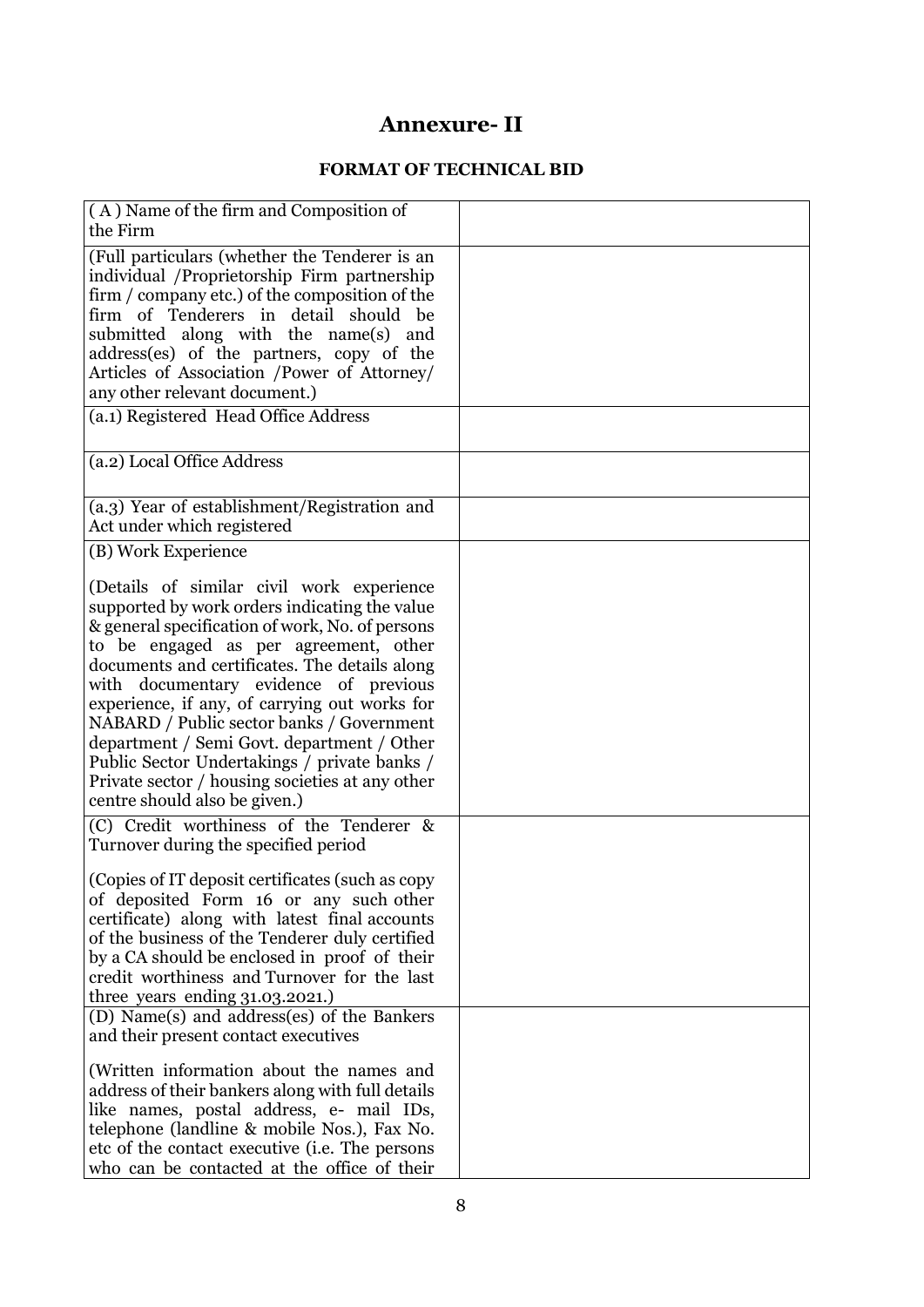| bankers by the Bank, in case it is so needed)<br>should be furnished.)                                                                                                                                                                                                                                                                                                                                          |  |
|-----------------------------------------------------------------------------------------------------------------------------------------------------------------------------------------------------------------------------------------------------------------------------------------------------------------------------------------------------------------------------------------------------------------|--|
| (E) Details of Bank accounts                                                                                                                                                                                                                                                                                                                                                                                    |  |
| (Full particulars of their bank accounts,<br>account No., type of account, account opening<br>date etc. should be furnished.)                                                                                                                                                                                                                                                                                   |  |
| (F) Name(s) and address(es) of the                                                                                                                                                                                                                                                                                                                                                                              |  |
| Clients and their present Executives (Written<br>information about the names and address of<br>their clients along with full details like names,<br>postal address,<br>e-mail IDs, telephone<br>(landline & mobile Nos.), Fax No. etc. of the<br>contact executive (i.e. The persons who can be<br>contacted at the office of their clients by the<br>NABARD, in case it is so needed) should be<br>furnished.) |  |
| (G) Litigation & civil suits                                                                                                                                                                                                                                                                                                                                                                                    |  |
| (The Tenderer should furnish details of his<br>involvement in any type of litigation with any<br>of his present or past clients. He should also<br>furnish the details of any civil suits pending<br>against him or his workmen in any court of<br>law.)                                                                                                                                                        |  |
| (H) Whether registered with the Registrar of<br>companies/ Registrar of firms. If so, mention<br>number and date and attach a copy of<br>registration                                                                                                                                                                                                                                                           |  |
| (I) Details of Registration with Provident<br>Fund, Labour Authorities, ESIC, if any.                                                                                                                                                                                                                                                                                                                           |  |
| (J) Whether registered for GSTN/ service tax<br>purposes. If so, furnish relevant copies.                                                                                                                                                                                                                                                                                                                       |  |
| (K) Whether registered in the panel of other<br>banks and other financial institutions and if<br>yes, furnish the details of registration viz.<br>names, category and date of registration, etc.                                                                                                                                                                                                                |  |
| (L) MSME Registration Certificate, if<br>applicable                                                                                                                                                                                                                                                                                                                                                             |  |

# **1. Details of Key Administrative Personnel**

| SI.No. | <b>Name</b> | <b>Designation</b> | Qualification | <b>Professional</b><br><b>Experience</b> | No. of years<br>associated<br>with the firm |
|--------|-------------|--------------------|---------------|------------------------------------------|---------------------------------------------|
|        |             |                    |               |                                          |                                             |
|        |             |                    |               |                                          |                                             |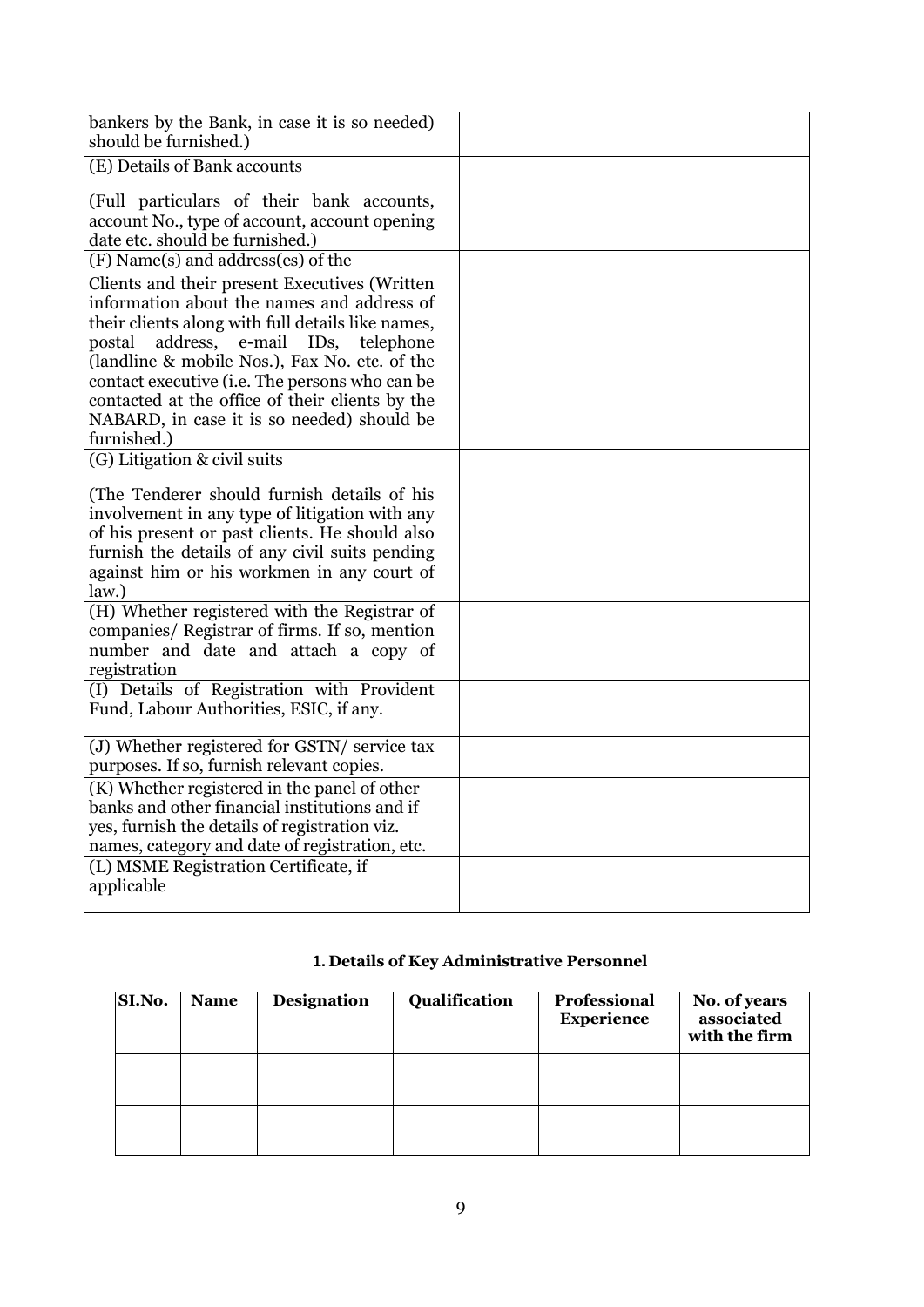#### **PREVIOUS EXPERIENCE**

**i)** List of important civil works executed by the firm during last 7 years with experience in executing works of similar nature. Please arrange to provide value of job, approximate area of each contract where similar civil work was/ is being undertaken along with copy of work orders, performance certificates / completion certificates.

#### **Please note that the details furnished should be for civil works of similar nature.**

| S.No. | Name of the work<br><b>And Location</b> | <b>Nature of Work</b> | Name & full postal<br>address of the<br>owner | <b>Contract</b><br>Amount<br>(Rs) |
|-------|-----------------------------------------|-----------------------|-----------------------------------------------|-----------------------------------|
|       |                                         |                       |                                               |                                   |

**ii)** List of important **works** on hand costing Rs.10.00 lakh and above with experience in executing works of similar civil work

| S.No | Name of the work<br><b>And Location</b> | Nature of<br>Work | Name & full postal<br>address<br>of the owner | <b>Contract</b><br>Amount<br>(Rs) |
|------|-----------------------------------------|-------------------|-----------------------------------------------|-----------------------------------|
|      |                                         |                   |                                               |                                   |

## **Experience of Civil Plumbing and Carpentry Personnel**

**1.** List of Civil Plumbing and Carpentry Personnel, giving details about their academic/technical qualifications, experience, etc. including that in the applicant's organization. (Please attach extra sheets if required).

| S.No. | <b>Name</b> | Age | Qualification | <b>Experience</b> | works<br>handled | Nature of Date from which Any other<br>employed in the relevant<br>organization | information |
|-------|-------------|-----|---------------|-------------------|------------------|---------------------------------------------------------------------------------|-------------|
|       |             |     |               |                   |                  |                                                                                 |             |
|       |             |     |               |                   |                  |                                                                                 |             |
|       |             |     |               |                   |                  |                                                                                 |             |
|       |             |     |               |                   |                  |                                                                                 |             |

2. Indicate other points, if any, to show applicant's technical and managerial competency to indicate any important point in applicant's favour. Supplementary sheets to be attached in this regard.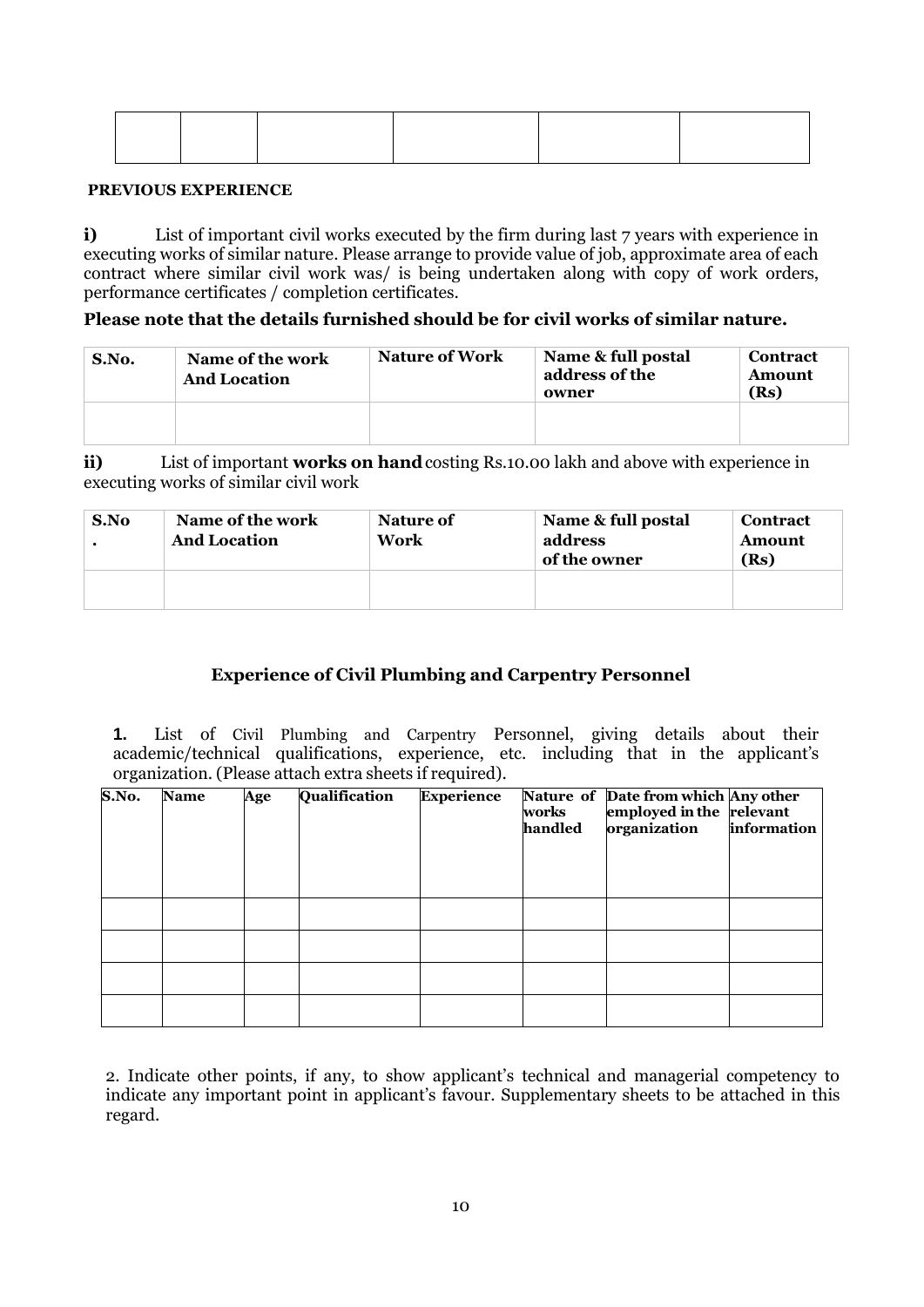## **Declaration by the Contractor**

We / I have read and understood the Scope of Work and special terms and conditions for the Repainting and Minor Repair Works of Office Building at NABARD UP RO as indicated in NIT and we / I have taken into account the above while quoting the rates. We / I accept all the above points without any reservation from our / my side, in all respects.

Further, We / I also declare that no prohibitive things/banned chemicals will be used, which are harmful to human life.

Place :

Date :

 $\overline{\overline{1}}$ 

(Signature of the Tenderer) / Authorised person on behalf of the firm/organisation/vendor (Authorization letter/power of attorney to be enclosed, in case authorised person is signing the document)

Address

Name and Seal:

## **Signature of the Tenderer with seal & date**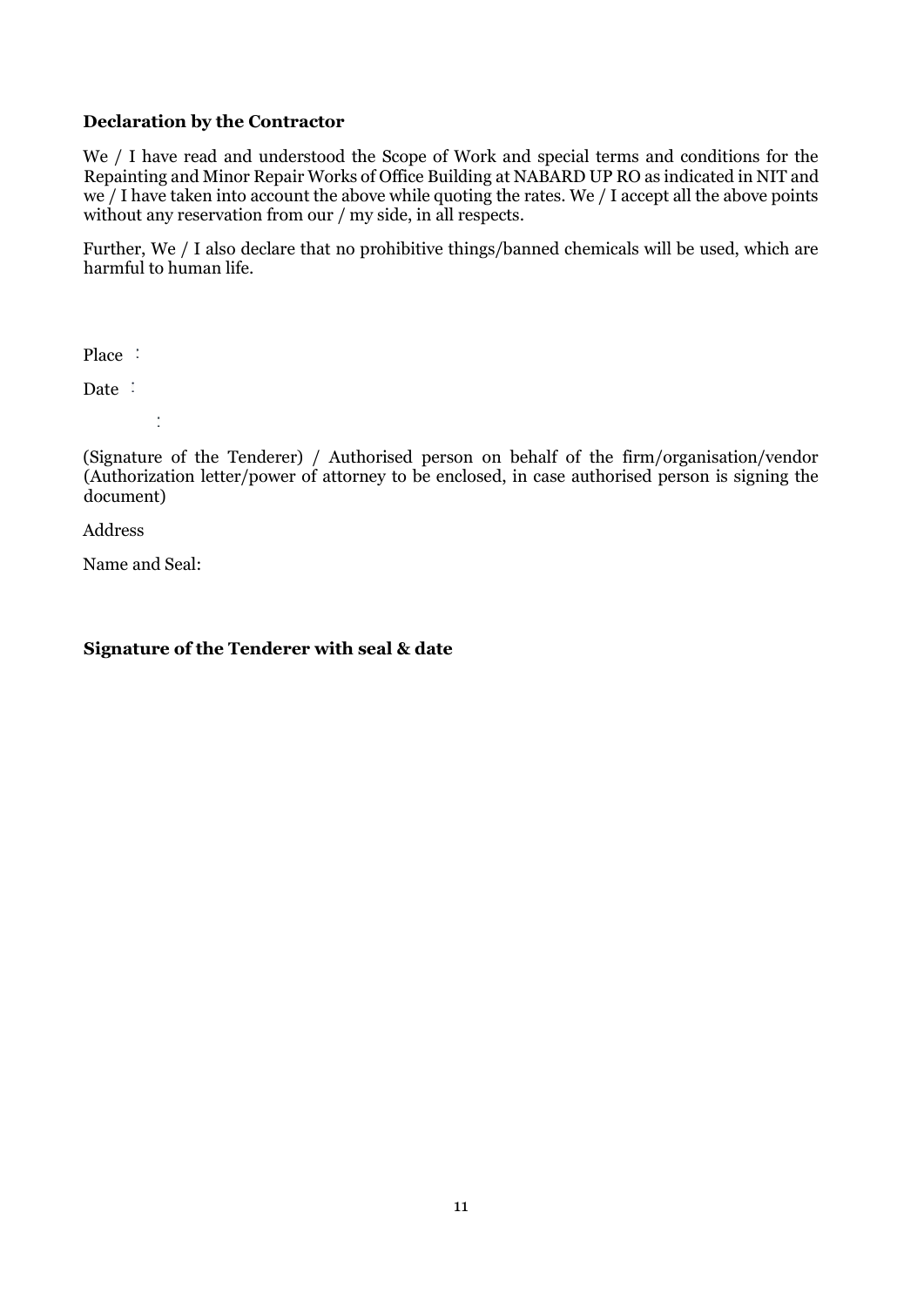| Sr.<br>No.     | <b>Documents asked for</b>                                                                                                                                                                                                                                                                                    | <b>Whether Placed or</b><br><b>Not</b> |
|----------------|---------------------------------------------------------------------------------------------------------------------------------------------------------------------------------------------------------------------------------------------------------------------------------------------------------------|----------------------------------------|
| ī.             | One self-attested recent passport size photograph of<br>the Authorized person of the firm/agency, with name,<br>Designation, address and office telephone numbers. If<br>the bidder is a company/ partnership firm, name<br>designation, address and office telephone numbers of<br>Directors/Partners also.  |                                        |
| $\mathbf{2}$ . | Undertaking on own Letter-Head as per format<br>prescribed as indicated in Appendix II                                                                                                                                                                                                                        |                                        |
| 3.             | Self-attested copy of the PAN card with copy of<br>cancelled cheque for KYC compliance.                                                                                                                                                                                                                       |                                        |
| $\frac{4}{6}$  | Self-attested copy of GSTIN Registration                                                                                                                                                                                                                                                                      |                                        |
|                | Self-attested copy of valid Registration number of the<br>Firm / agency.                                                                                                                                                                                                                                      |                                        |
| 7.             | Valid Contractor License issued by Government of<br><b>Uttar Pradesh</b>                                                                                                                                                                                                                                      |                                        |
| 8.             | Self-attested copy of valid Employees Provident Fund<br>Registration number.                                                                                                                                                                                                                                  |                                        |
| 9.             | Self-attested copy of valid ESI Registration No.                                                                                                                                                                                                                                                              |                                        |
| 10.            | Self-attested copy of valid License No. under Contract<br>Labour (R&A) Act, 1970.                                                                                                                                                                                                                             |                                        |
| 11.            | Proof of experiences of last seven financial years as<br>specified in the NIT along with satisfactory<br>performance<br>from<br>certificates<br>the<br>concerned<br>employers.                                                                                                                                |                                        |
| 12.            | Annual returns of previous three years supported by<br>audited balance sheet for FY 2020-21, 2019-20 and<br>2018-19. If audited financial statements for FY 2020-<br>21 are not available, then audited financial statements<br>for FY 2017-18 may be submitted along with 2018-19<br>and 2019-20 statements. |                                        |
| 13.            | Signed Copy of Pre Contract Integrity Pact mentioned<br>Appendix-IV on Rs.200 Stamp Paper.<br>(Hard copy to be attached with Technical Bid)                                                                                                                                                                   |                                        |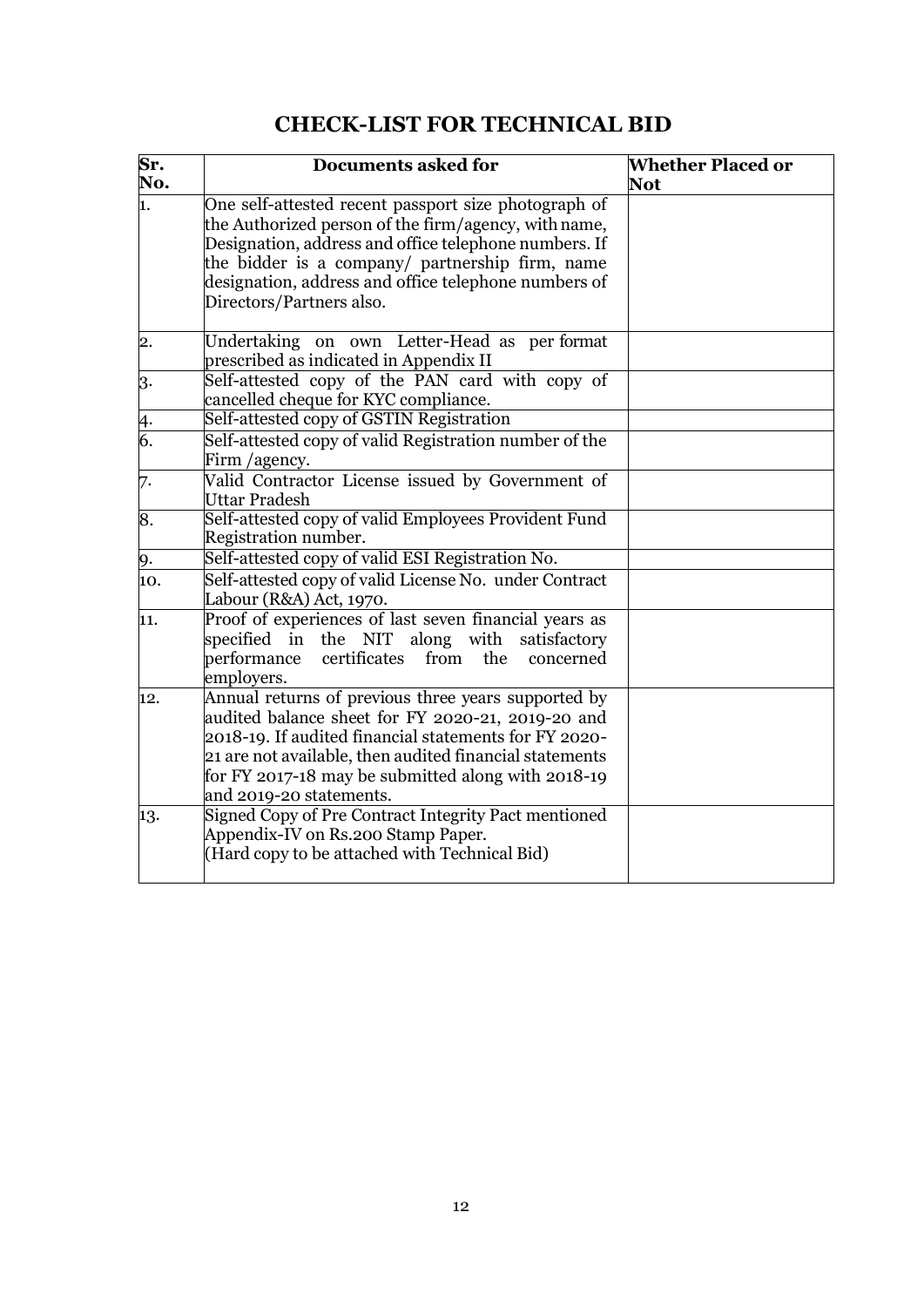# **Annexure- III General Terms and Conditions**

1. Contractors are advised to visit the site and thoroughly understand the nature and scope of the works and be familiar with the site conditions before quoting.

2. The quantities indicated in the BOQ are only tentative and shall be executed only at the sole discretion of NABARD.

3. Quoted rates should be workable and reasonable and should include incidental and all overheads and profits. The contractor should furnish Rate Analysis for scrutiny of the rates by NABARD, if required.

4. Rates should include all Taxes, Duties, Levies, Wages as per Act, etc. and should be firm for the entire Contract period. No escalation of rates will be allowed for the entire contract period on any account.

5. Materials used should conform to relevant BIS.

6. Specifications and Method of Measurements shall be followed as applicable. However, in the absence of the same and / or in case of any discrepancy, the decision of CGM, NABARD, Uttar Pradesh Regional Office, Lucknow will be final.

7. The items not covered in the Schedule of Quantities of the Contract Document shall be paid as per Rate Analysis based on the market prices supported by documentary proof with 15% towards Contractor's OHP (which includes IT and GST) as applicable. The Rate Analysis shall be submitted by the Contractor for scrutiny and approval of NABARD.

8. Income Tax, GST and other taxes etc. as applicable will be deducted from total payment due to the Contractor.

9. The Contractor should have valid License relating to his Contract and the workmen employed by the Contractor should also have the valid License and/or experience in their trade.

10. The Contractor should arrange to obtain necessary insurance cover (Workmen compensation policy) for his employees at his cost and should be responsible for the safety of persons, employed by him.

11. All the Standard Conditions of the Contract shall be binding on the parties as per Indian Contract Act and prevailing Rules.

12. The entire work is required to be completed as specified in the tender.

13. The Contractor shall comply with the provisions of Contract, Labour (Regulation & Abolition) Act, 1970, Minimum Wages Act and all other Labour Laws and other Statutory Regulations (both Central and State) that may be enforced from time to time by the appropriate authorities. NABARD shall not be held responsible for any penalty on failure of the any Labour Regulations. NABARD shall have the power to inspect the Wage Register and for physical verification of salary paid to the staff with reference to any records of the Contractor and to insist the Contractor to comply with Laws.

14. The Contractor should be responsible to fulfill all the obligations in connection with the workers employed by the Contractor for the purpose of the Contract and all the Statutory and other liabilities, if any, including minimum wages, leave salary, uniform, ex-gratia, gratuity, ESI, Provident Fund, Workman Compensation, if any, etc. in connection therewith shall be on the Contractor's account and payable by the Contractor.

15. The Contractor should obtain necessary permission that may be required for the purpose of this Contract from such authorities as may be prescribed by Law from time to time.

16. The Contractor or his authorised representative should visit the site frequently as required by NABARD and meet NABARD's Engineer/concerned officers with prior appointment for any clarifications and to receive instructions, take measurements, etc. at the site.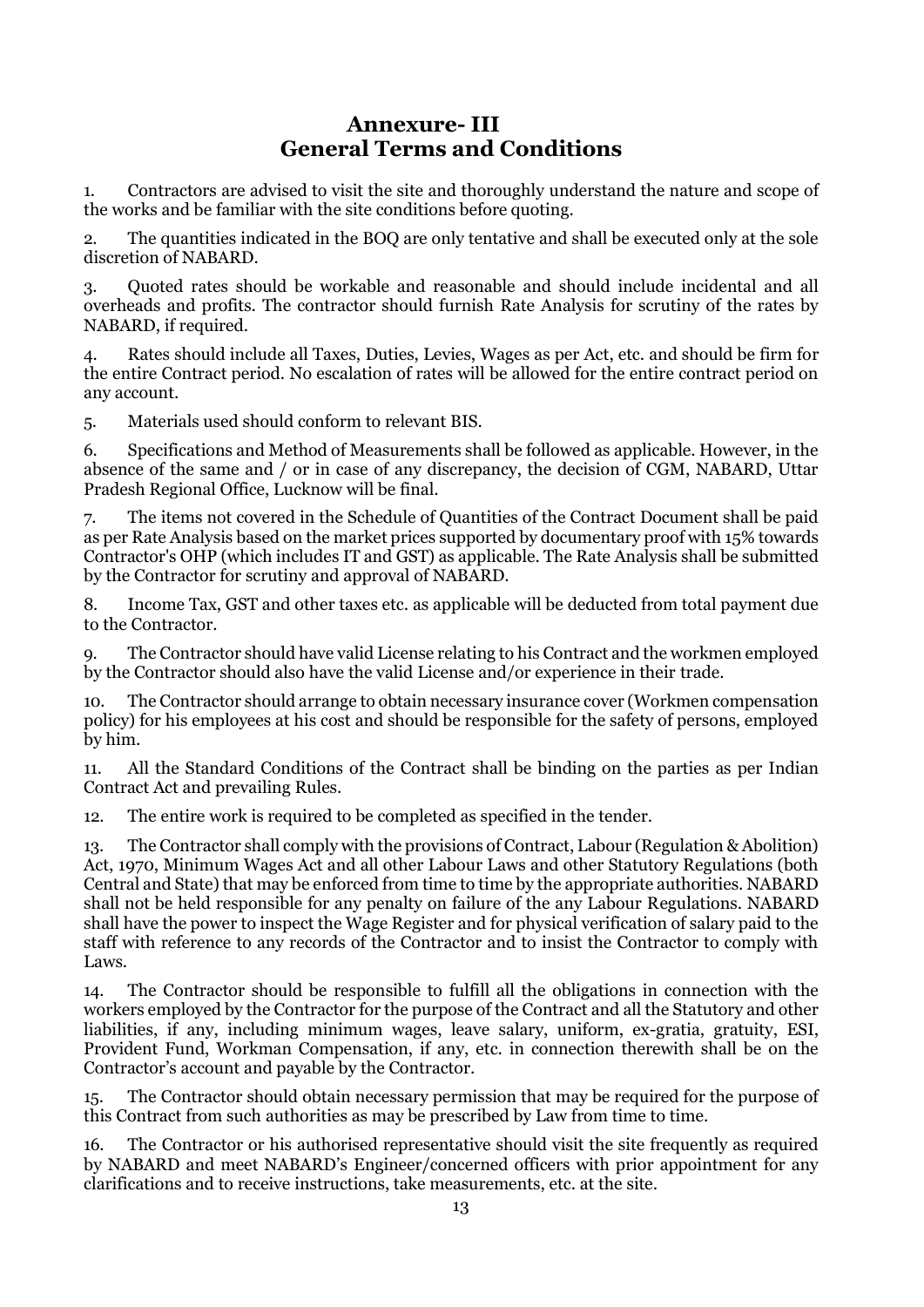17. The contractor should engage a qualified technical personnel/supervisor to supervise the work on daily basis as per the specifications and instruction of the Bank's Engineer.

18. The Contractor shall be fully responsible and shall compensate NABARD in the event of any damage to men or material, injury  $\overline{\phantom{a}}$  damage or death as the case may be, caused directly or indirectly due to the negligence of the Contractor or his agents and / or his employees, or workmen. The decision of NABARD in this regard shall be final and binding.

19. The Contractor shall indemnify the Employer against any losses as per format given at Annexure D.

20. Any act of indiscipline / misconduct / theft / pilferage on the part of any employee engaged by the Contractor resulting in any loss to NABARD in kind or cash will be viewed seriously and NABARD will have the right to claim damages or levy fine and / or terminate the Contract forthwith, if necessary.

21. In case of any default or failure on Contractor's part to comply with all / any one of the Terms / Conditions, Chief General Manager, NABARD, Uttar Pradesh Regional Office, 11, Gomti Nagar, Lucknow reserves to himself the right to take necessary steps to remedy the situation including, inter-alia, the deduction of appropriate amount/ s from dues otherwise payable to Contractor and / or by taking recourse to appropriate recovery proceedings.

22. If any dispute arises on any matter concerning this Contract, the decision of CGM, NABARD, UP RO, Lucknow shall be final and binding.

23. The Contractor should not at any time do, cause or permit any nuisance on the site / do anything which shall cause unnecessary disturbances or inconvenience to the occupants/visitors at site or near the site of work.

24. The contractor by his own expenses and risk shall shift furniture, wall pictures/frames, fire extinguishers, clocks, other fixtures etc. if any in the area of work carefully and without any damage to a convenient place under intimation to the Bank for the convenience of work and shall reinstall the same in old place after completion of the work.

25. The work should be carried out with least inconvenience to the occupants. The workmen employed by the Contractor should abide by the Rules and Regulations maintained by NABARD in the premises, especially in respect of working hours, entry of the workers to the premises, interpersonal relation with the occupants etc.

26. The Contractor should obtain approvals, if any, necessary for the work from the statutory bodies on behalf of NABARD. The contractor shall ensure that all COVID 19 related protocols as per the directions of State/ Central Govt. are strictly complied with the workmen/ labour.

27. The Contract can be terminated by NABARD on 15 days' notice if services are found to be unsatisfactory and if there is no improvement even after issue of three notices to the contractor.

28. On-site storage space will be provided to the Contractor subject to availability. However, the Contractor may erect temporary sheds for storage purposes at his cost with the permission of NABARD. NABARD will not be responsible for Contractor's materials. The Contractor may be required to vacate the storage space and sheds as per exigency without any extra cost to NABARD.

29. The Contractor shall provide everything necessary for the proper execution of the works. NABARD will not supply any 'T&P' and materials or any other equipment, materials, labour, etc. and no payment in this respect will be made by NABARD. The Contractor shall supply, and maintain all the scaffoldings, jhulla, T&P etc. at his cost during the execution of any work and remove them as soon as the work is completed.

30. The Contractor shall not directly or indirectly transfer, assign or sublet the Contract or any part of it, without written permission of NABARD.

31. Any defect which may appear within the Defect Liability Period after the Virtual completion of work should be rectified by the Contractor at his cost and only thereafter the Security Deposit will be refunded to the Contractor.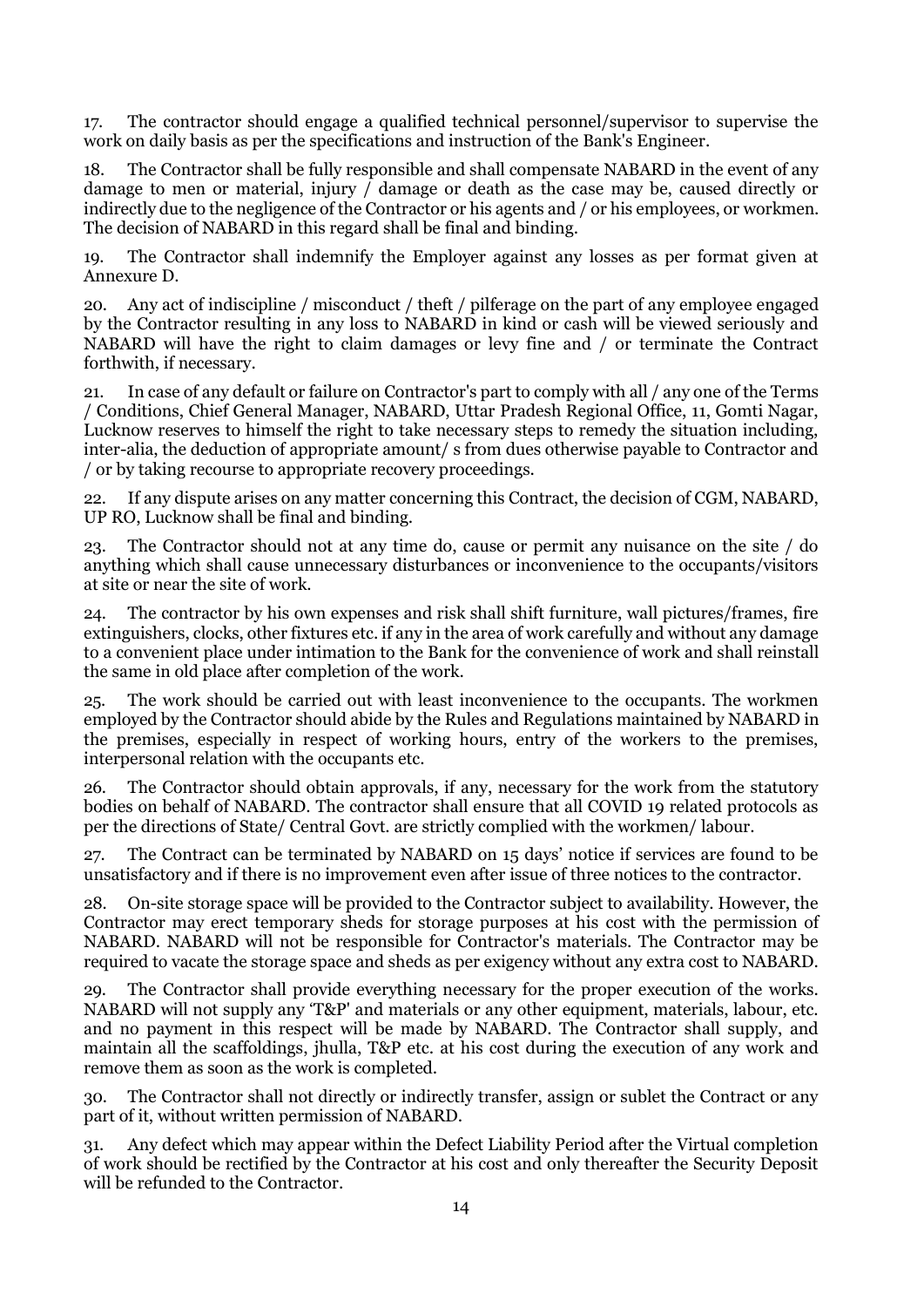32. Any act of indiscipline / misconduct / theft / pilferage on the part of any employee engaged by the Contractor resulting in any loss to NABARD in kind or cash will be viewed seriously and NABARD will have the right to levy damages or fine and / or even terminate the Contract forthwith, if necessary.

33. Security Deposit: Retention Money Deposit (RMD) shall be deducted  $@5\%$  of the value of work done from every bill and shall be refunded after expiry of defects liability period of **one years** after the date of virtual completion of the work provided the Contractor has satisfactorily carried out all the rectification works and attended to all defects to the satisfaction of NABARD. No interest will be paid on Retention Money Deposit. No mobilization advance will be given to contractor.

34. Defects Liability Period: One years from the date of Virtual Completion of works certified by NABARD.

35. Validity of Tender Rates: 03 months from the date of opening of Technical Bid (Part-1).

36. Liquidated Damages: 0.25% of the accepted Tender Value per week or part of the week subject to maximum of 5% of the value of work.

37. The contractor shall be entitled to receive payments on submission of interim bills of amount more than Rs.10.00 lakh only during execution of work. The contractor shall submit interim bills only after working out the appropriate measurements jointly recorded with NABARD at site in the Measurement Book (MB). This is not only to regulate correctness of quantity but also to facilitate expeditious clearing of the bills. The interim bills submitted by the contractor will be paid by NABARD after all the statutory deductions viz. RMD @ 5%, GST, TDS and any other taxes/charges as applicable.

38. Termination of agreement: "If the services of the contractor are not found to be satisfactory, the contractor will be given a notice, with a **notice period of 07 days**, to improve his services. If the contractor fails to improve his services within the Notice period, NABARD shall have the discretion to terminate the contract either in part or in whole, on any day after the expiry of the said notice period if

• in the opinion of the Bank (which shall not be called in question by the contractor and shall be binding on the contractor) the contractor fails or refuses to implement this agreement to the Bank's satisfaction and/or

• the contractor commits a breach of any terms and conditions of this agreement and/or

• the contractor is adjudged an insolvent or a compromise is entered by him with his creditors or if distress or execution or other process is levied upon or receiver is appointed for any part of the assets or property of contractor and/or

• for any reason whatsoever, the contractor becomes disentitled in law to perform his obligations under this agreement and/or

• there is any variation in the ownership/partnership or management of the contractor or his business without the prior approval in writing of the Bank to such variation.

39. The successful tenderer shall be required to submit 'Deed of Indemnity' and 'Reciprocal Non-Disclosure Agreement' which shall be executed on a non-judicial stamp paper of Rs.500/- and Rs.200/- respectively. The proforma of the same is given in Appendix V and VI.

40. We accept all the above Terms and Conditions in all respects without any reservation.

**Place :**

**Date :**

**Name and Seal :**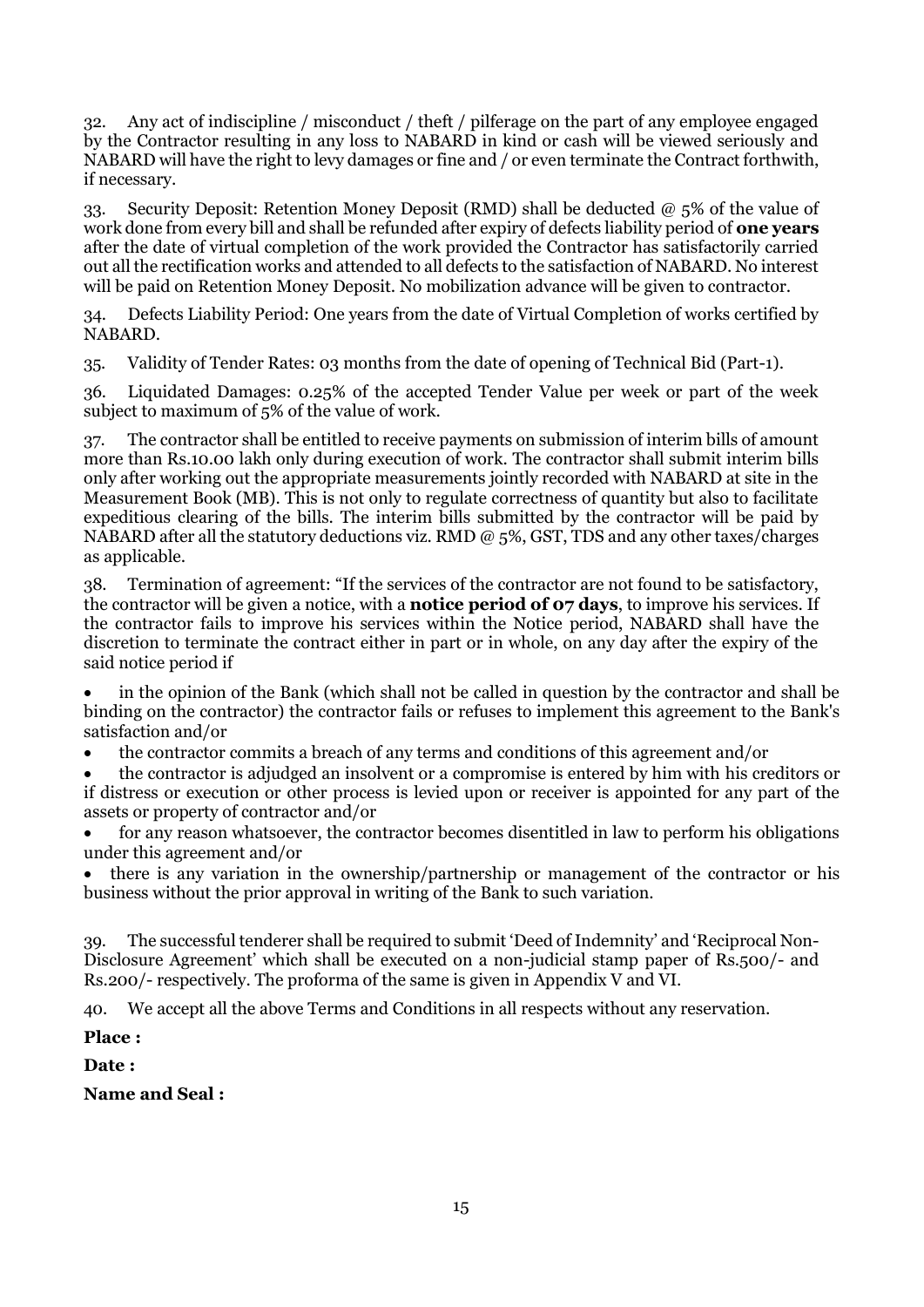# **Annexure- IV**

# **SPECIAL TERMS AND CONDITIONS**

- 1. The Tender is strictly on Item Rate basis.
- 2. All the pages of the Tender Document shall be signed by the Tenderer.
- 3. NABARD takes no responsibility for delay / loss in post or non-receipt of Tender Documents.
- 4. Bids submitted by un-authorized agents and by FAX shall not be entertained / considered.
- 5. Tenderers are advised to visit the site at their cost, conduct survey of existing conditions so as to familiarize themselves with the site conditions, nature of works etc. and get all clarifications as necessary from NABARD before quoting the rates.
- 6. Rates should include for removal of debris out of premises to the safe limit, removing stains, cleaning the site thoroughly and unless the same is done to the satisfaction of the NABARD's Engineer/concerned officers, the Bill will not be accepted.
- 7. The Contractor shall make necessary arrangement for watch and ward of his materials, tools, machines etc. stored for the execution of the work at his own risk and cost and NABARD will not be responsible on any account.
- 8. If the last date of receipt of Tender is a holiday, then submission of Tenders shall be shifted to next working day without change of time and venue.
- 9. The Tenderers should quote their rates strictly adhering to Terms and Conditions stipulated in the Tender Document. Unsolicited correspondence after opening of the Tender shall not be entertained. Conditional / deviational tenders may be rejected without making any reference to the Tenderers.
- 10. No Tenderer will be allowed to withdraw his Tender during the validity period. Subletting of the Contract is not permitted.
- 11. Rates should be filled in the Tender neatly and as far as possible, no correction shall be made. The rates quoted should be written legibly in words and figures. If on check, differences are observed between the rates given by the Contractor in words and figures or in the amount worked out by him, the following procedure shall be followed.
- a. When there is a difference between the rates in figures and in words the rates which corresponds to the amounts worked out by the Contractor shall be taken as correct.
- b. When the amount of an item is not worked out by the Contractor or it does not correspond with the rate written either in figures or in words, then the rate quoted by the Contractor in words shall be taken as correct.
- c. When the rates quoted by the Contractor in figures and in words tallies, but the amount is not worked out correctly, the rate quoted by the Contractor shall be taken as correct and not the amount.
- 12. No advance shall be paid towards mobilization and cost of materials.
- 13. The contractor at his cost and risk should shift / displace the Bank's furniture / fixtures etc. as per the needs to facilitate the job during the time of work and should re-shift the goods at its initial place without any damage.
- 14. The Contractor shall use necessary safety equipment and maintain all safety measures during the execution of works and ensure compliance of Safety Code as per Rules and Regulations in force.
- 15. The Contractor shall submit the bills along with the accepted and jointly recorded measurement sheets duly certified by the NABARD's Engineer/concerned officers.
- 16. The Contractor should have necessary Contract License and comply with the Labour Laws as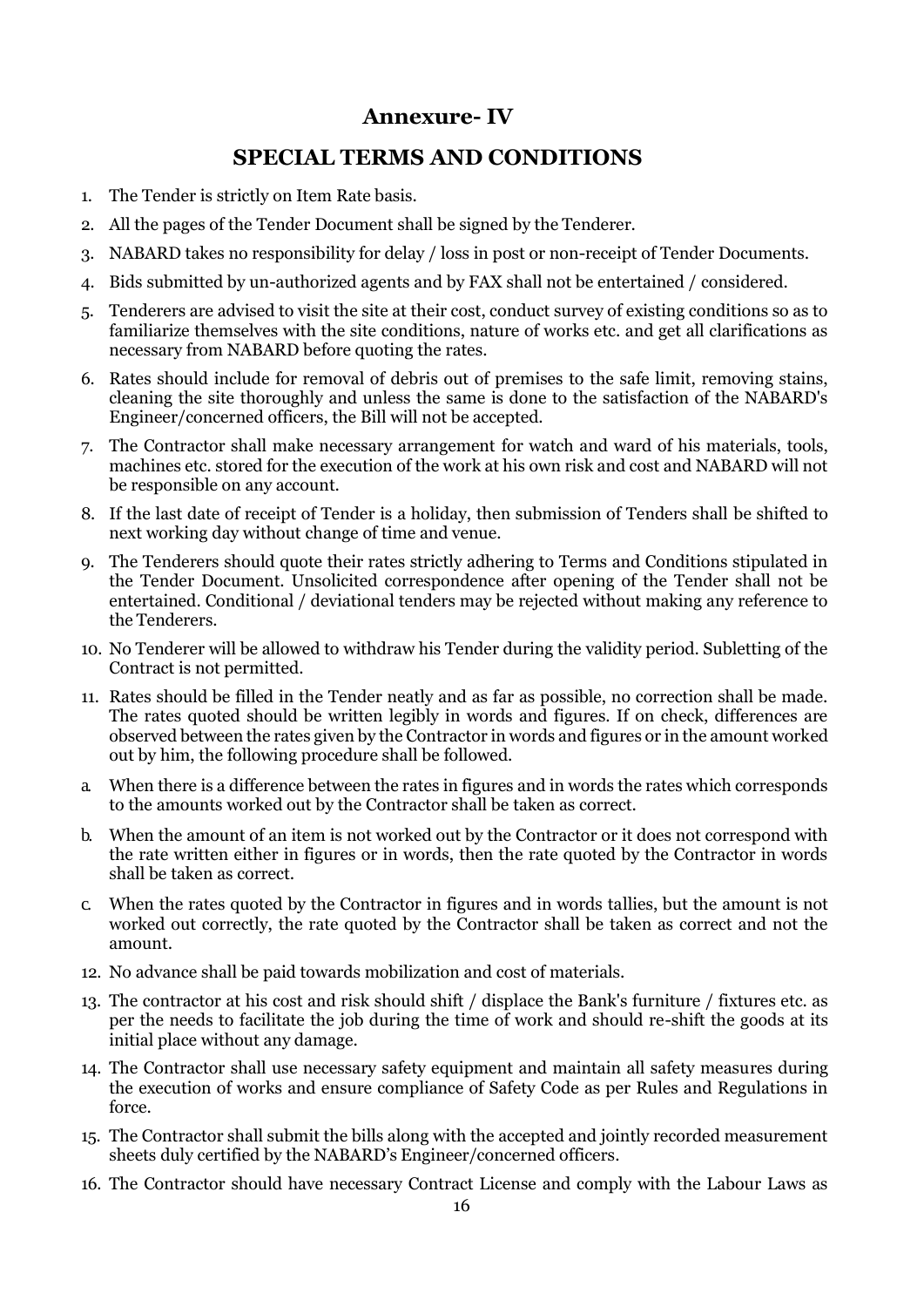applicable.

- 17. Notwithstanding anything stated above, NABARD reserves the right to assess the Tenderer's capability and capacity to perform the contract, should the circumstances warrant such assessment in the overall interest of NABARD.
- 18. The decision of NABARD in awarding the work shall be final and cannot be subjected to arbitration.
- 19. NABARD reserves the right to accept/ negotiate / reject any Tender either in whole or in part without assigning any reasons therefore whatsoever and without entering into any further correspondence and hence, NABARD shall be under no obligation to accept the lowest or any other Tenders received in response to this Tender. The decision of NABARD in this regard shall be final and undisputable.
- 20. All disputed or differences of any kind whatsoever which shall at any time arise between the parties hereto touching or concerning the works or the execution or maintenance thereof this contract or effect thereof or to the rights or liabilities of the parties or arising out of or in relation thereto whether during or after determination foreclosure or breach of the contract (other than those in respect of which the decision of any person is by the contract expressed to be final and binding) shall after written notice by either party to the contract to the other of them be referred for adjudication to a sole Arbitrator to be appointed provided as per Arbitration & Conciliation Act.

The award of the Arbitrator shall be final and binding on the both the parties.

Subject to the provisions to the Arbitration Act. 1992 or any statutory modification or reenactment thereof and the rules made there under, and for the time being in force, shall apply to the arbitration proceeding under this clause.

The Employer and the contractor hereby also agree that arbitration under clause shall be condition precedent to any right to action under the contract with regard to the matters hereby expressly agreed to be so referred to arbitration.

## **DECLARATION BY THE CONTRACTOR**

We / I have read and understood all the instructions / conditions made above and we / have taken into account the above Instructions / Terms and Conditions while quoting the rates. We / I accept all the above Terms and Conditions without any reservation, in all respects.

Place: (Signature of the Tenderer) Date: Address:

Name and Seal: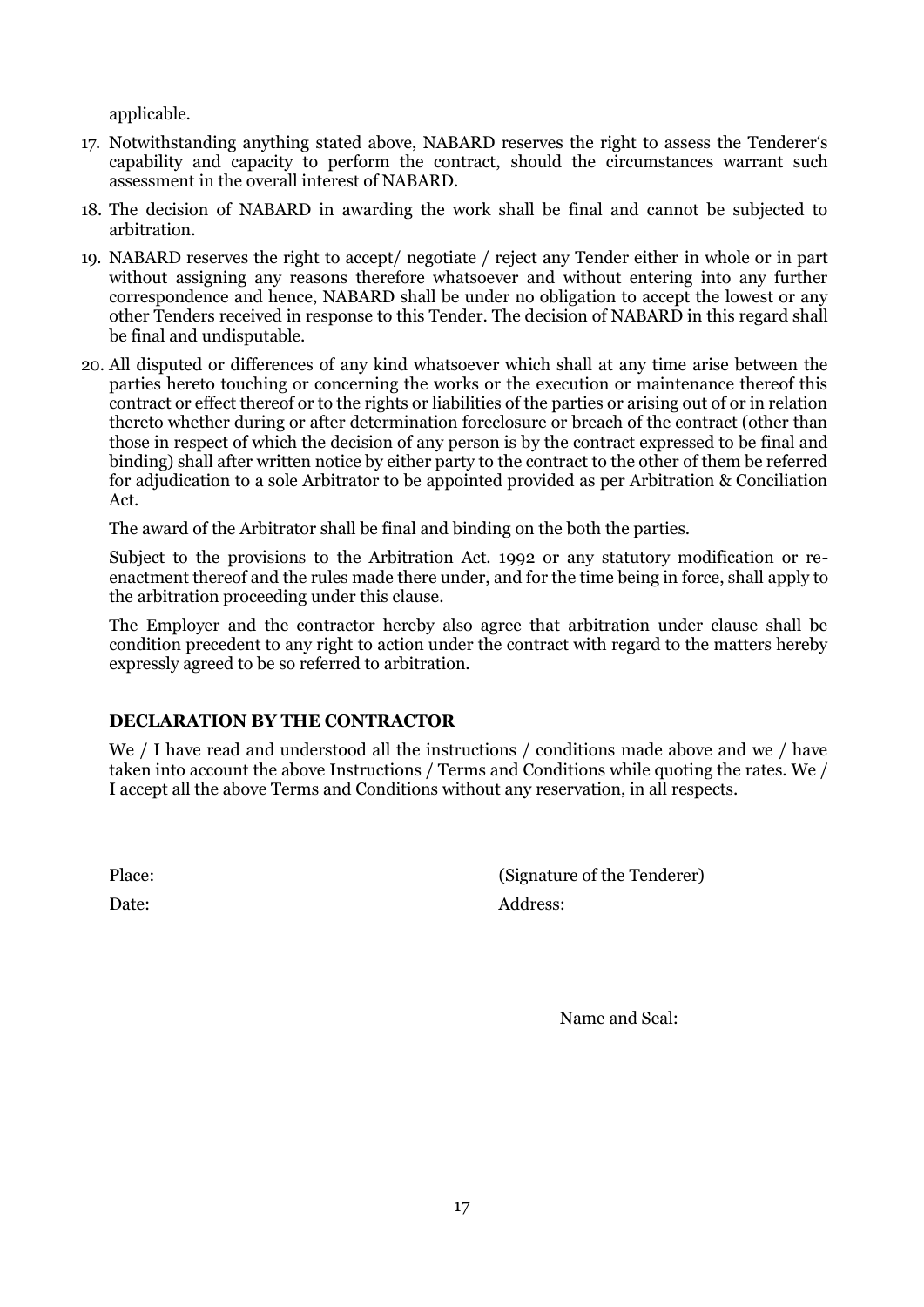## **LIST OF APPROVED MAKE OF MATERIALS / TRADE**

- 1. Unless otherwise mentioned any one of the approved makes or brands shall be allowed to be used. Other specific equivalent brands with BIS mark may be allowed to be used if approved by NABARD.
- 2. The tenderer shall distinctly understand that it will not be their prerogative to insist on a particular brand from the list. Final selection will be done with the approval of NABARD.
- 3. Wherever contractor proposes to use equivalent makes (i.e. other than specified), the same shall be done after prior approval of the Employer / Architect. Any additional expenditure and time due to this shall be solely on contractor's account and no claims whatsoever shall be entertained in this regard.

If the schedule of quantities prescribes a particular brand of materials or fittings, the same shall be considered while quoting the rates.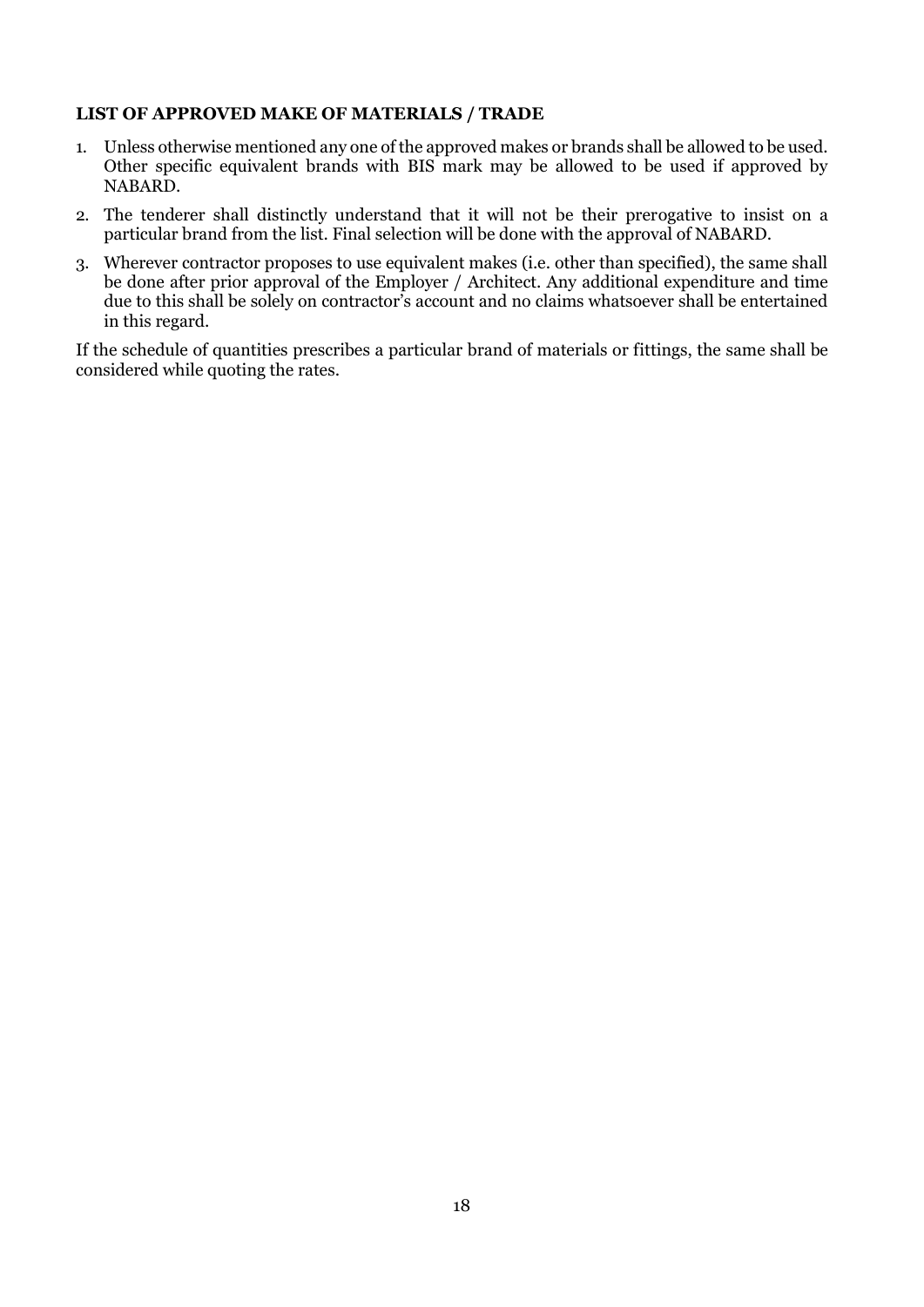### **SAFETY CONDITIONS OF THE CONTRACT**

- Consumption of alcohol, smoking and chewing pan/masala/gutkha are strictly prohibited in the Office premises.
- The contractor must conform to and ensure all necessary safety requirements for their labour which must be ensured invariably at all the times without any deviation. NABARD will not responsible in any way for any unforeseen incident/accident that may occur during the work undertaken.

#### **Declaration by the Contractor**

We / I have read and understood the Safety code for the Repainting and Minor Repair Works of Office Building and we / I have taken into account the above while quoting the rates. We / I accept all the above points without any reservation from our / my side, in all respects.

Place : Date: Address: Name and Seal :

**Signature of the tenderer with seal**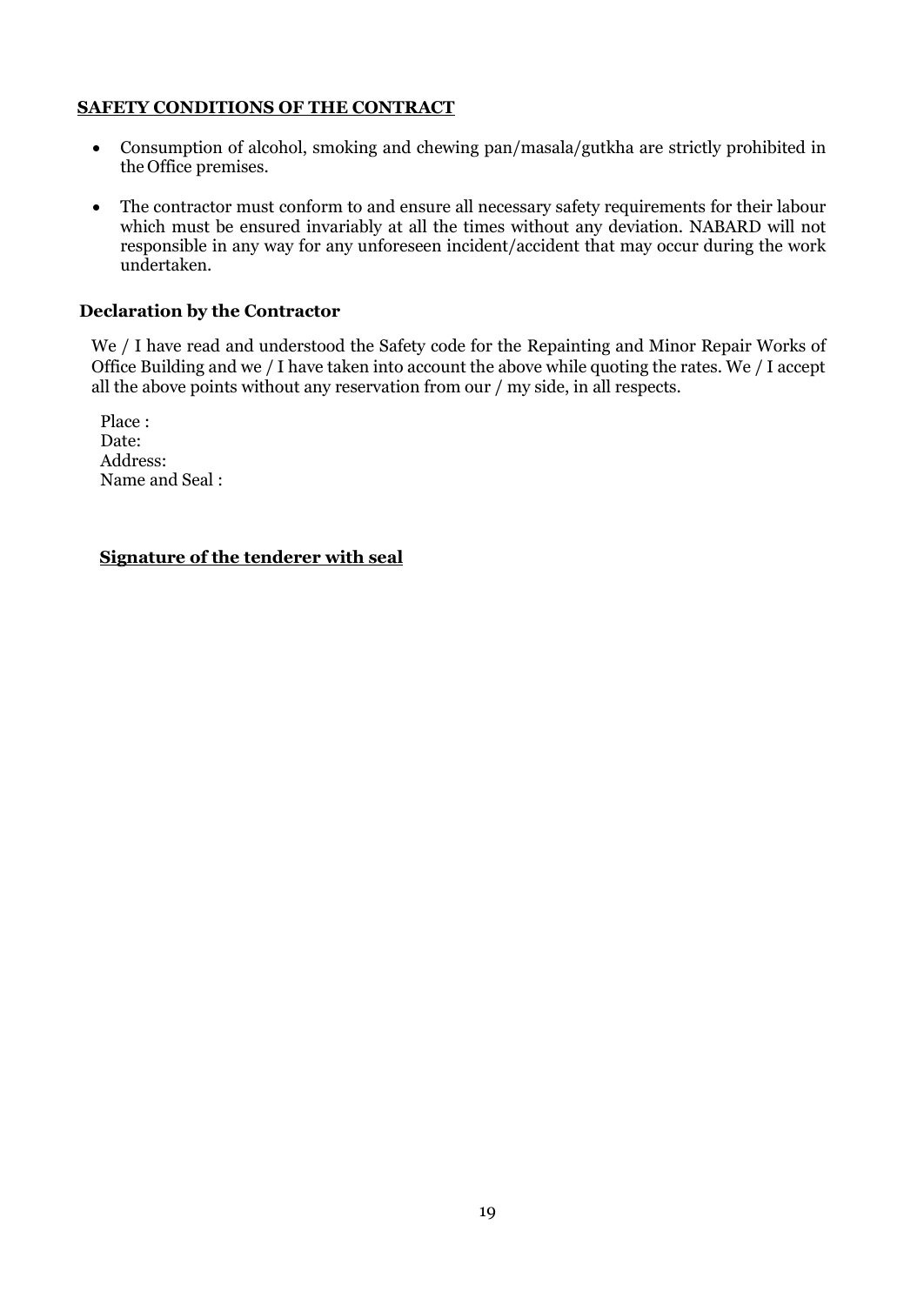# **Appendix-1 Format- Covering Letter by the Tenderer for Submission of BID**

(To be submitted in Tenderer's own Letter head)

No. ............................

Date: ...........................

To

The Chief General Manager /Officer in Charge National Bank for Agriculture and Rural Development (NABARD) Uttar Pradesh Regional Office 11, Vipin Khand, Gomti Nagar, Lucknow, Uttar Pradesh -226010

Dear Sir,

#### **Submission of BID for Repainting and Minor Repair Works of Office Building at NABARD Regional Office, 11, Vipin Khand, Gomtinagar, Lucknow, Uttar Pradesh - 226010**

With reference to NABARD, UP RO's Tender Notice dated ………… 2021,

I/ We offer our services for Repainting and Minor Repair Works of Office Building at NABARD Regional Office, 11, Vipin Khand, Gomti Nagar, Lucknow, Uttar Pradesh - 226010 .

I/We understand that NABARD reserve the right to accept or reject any or all the tenders either in full or in part without assigning any reason therefor.

I/We also agree that our tender will remain valid for acceptance by the Bank for 90 days from the date of opening of price bid of the tender and this period of validity can be extended for such period as may be mutually agreed between the Bank and us in writing.

All the desired information in the prescribed format i.e. format of technical bid, price bid documents and certificates as required by NABARD, are enclosed herewith for NABARD's perusal.

Thanking NABARD

Yours faithfully

(Signature of Authorized person on behalf of the Firm / Agency / Tenderer)

(Tenderer's Seal)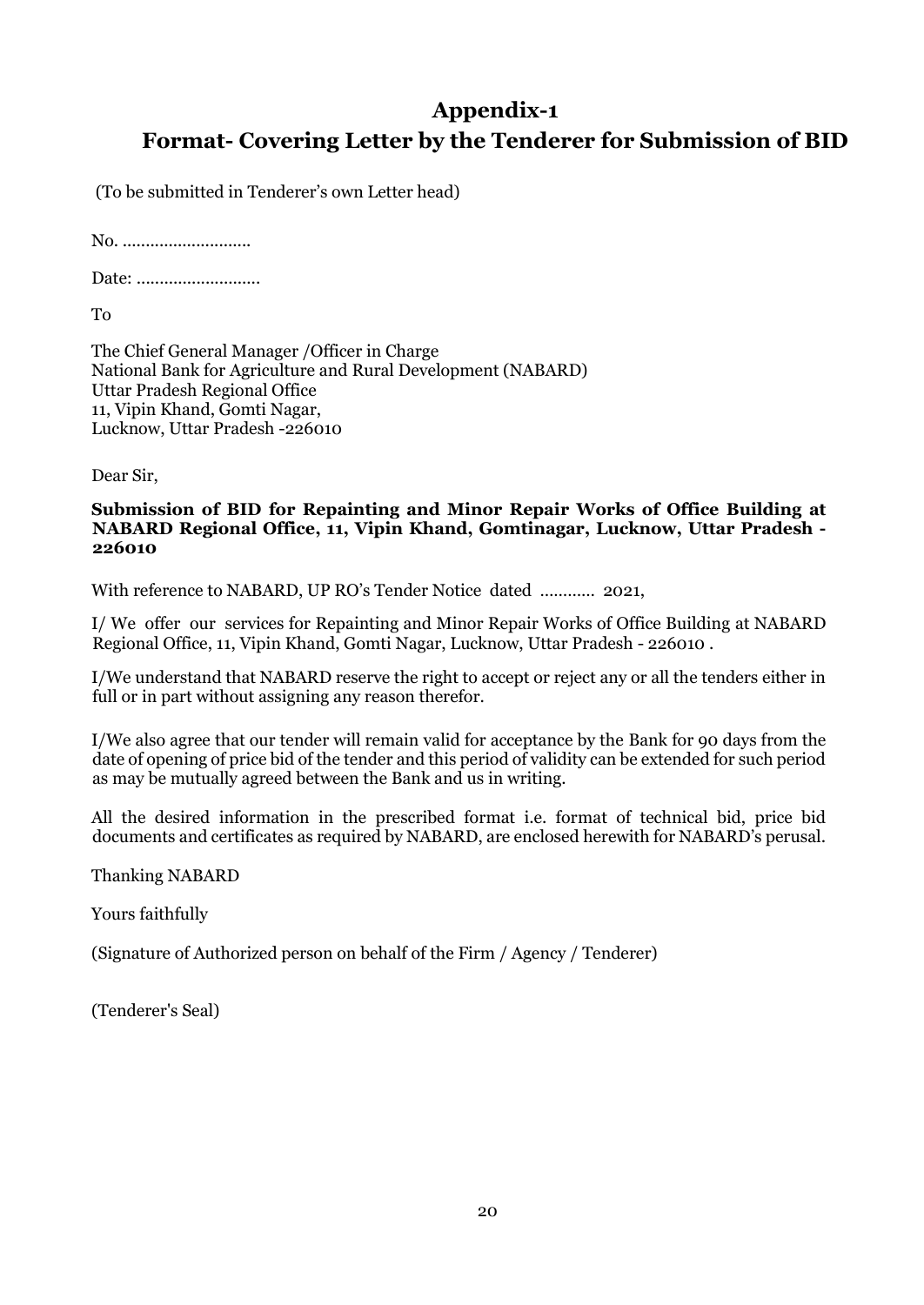# **Appendix- 2 (Letter of Undertaking from the Tenderer)**

The Chief General Manager National Bank for Agriculture and Rural Development Uttar Pradesh Regional Office NABARD Regional Office, 11, Vipin Khand, Gomti Nagar, Lucknow, Uttar Pradesh -226010

Dear Sir,

## **Repainting and Minor Repair Works of Office Building at NABARD Regional Office, 11, Vipin Khand, Gomtinagar, Lucknow, Uttar Pradesh - 226010**

I / We have examined the Scope of Works, Specifications and Schedule of Quantities and Terms and Conditions relating to the Tender for the said works after going through the tender document published by NABARD, UP RO.

I / We have visited the NABARD RO Premises which consists of 01 building with external wall area (including boundary wall) of approximately 6800 sq mtr and metal railings having area of approximately 500 sq mtr for Repainting and Minor Repair Works of Office Building at NABARD Regional Office, 11, Vipin Khand, Gomti Nagar Lucknow and acquired the requisite information relating thereto as affecting the Tender.

I / We hereby offer to execute and complete the works in strict accordance with the Tender Document at the item rates quoted by me / us in the attached Bill of Quantities in all respects as per the Specifications and Scope of Works described in the Tender Document and the Annexures containing Terms and Conditions.

I/We agree to deposit all taxes, levies, Cess etc., on account of service rendered by me to NABARD, to the concerned tax collection authorities from time to time as per extant rules and regulations on the matter.

I/We agree to pay all Government (Central and State) Taxes such as Income Tax, Surcharge, Cess, GST, etc. and other taxes prevailing from time to time. The rates will be exclusive of all taxes (The payment shall be subject to TDS and taxes as applicable at the time of payment) and valid for the currency of the contract. Even if the contracts are extended, the rates will not be changed by us.

I /We further agree to pay any fine or statutory dues imposed by any statutory authority in course of execution of subject contract, for which the tender is being submitted.

The rates quoted by me/us, are firm and shall not be subjected to variations on account of fluctuation in the market rates, taxes or any other reasons whatsoever for the captioned period.

I/We further agree to pay the personnel deployed in NABARD premises, their wages in accordance with the relevant Minimum Wages Act, on a monthly basis. I/We shall also make PF contribution, ESI contribution and or any other statutory contribution in respect of the personnel deployed by them in NABARD

I/ We hereby certify that all the statements made and information supplied in the tender document and accompanying statements are true and correct.

Should this Tender be accepted, I / we hereby agree to abide by and fulfil all the Terms and Conditions and Provisions of the Contract Document.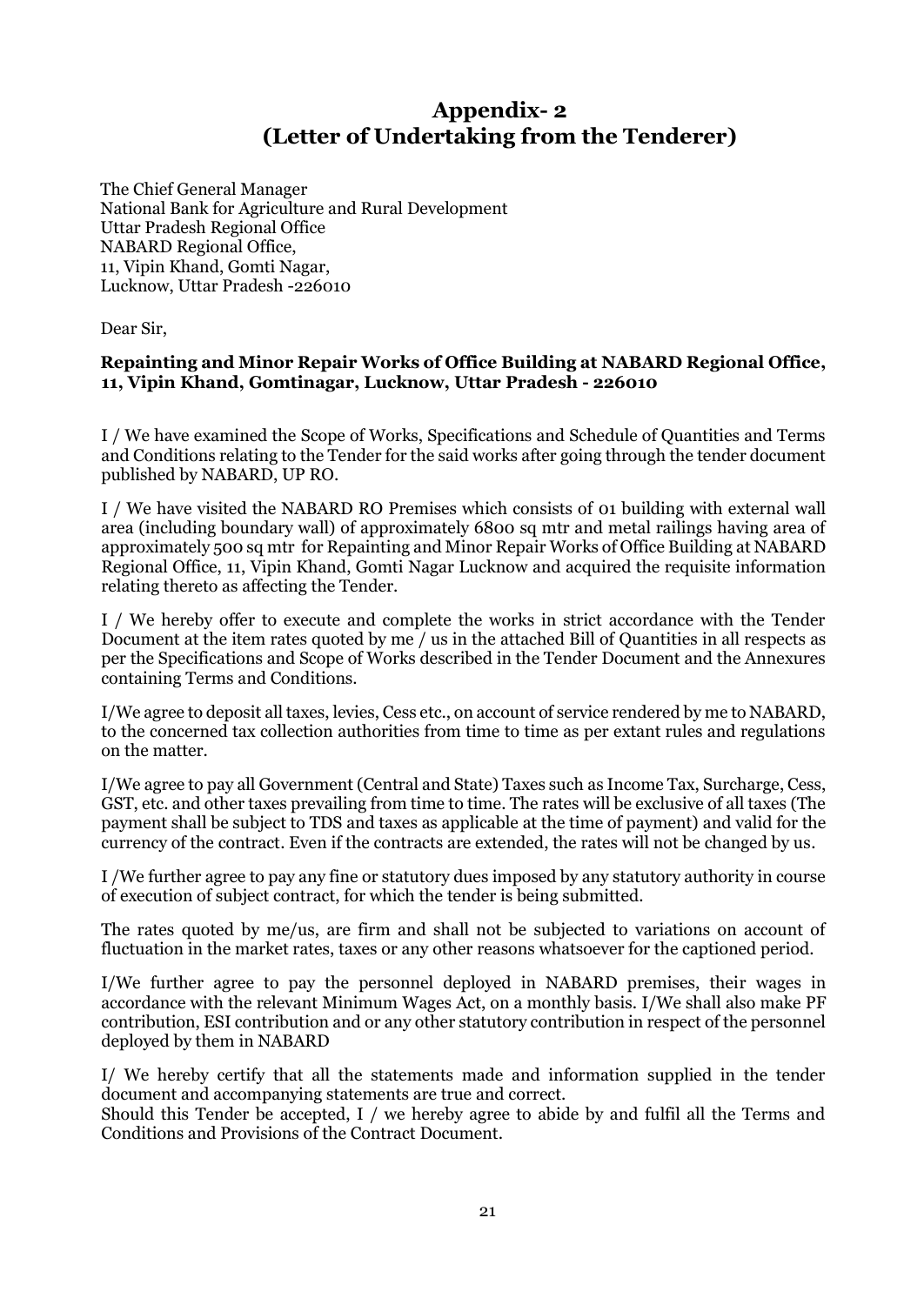Name of the person authorized to sign and submit the tender:  $\qquad \qquad \text{(II)}$ 

*(Documentary proof in respect of Letter of Authority/Power of Attorney to be enclosed along with the Tender).* 

Yours faithfully,

(Name and signature of the tenderer)

 Place: Date: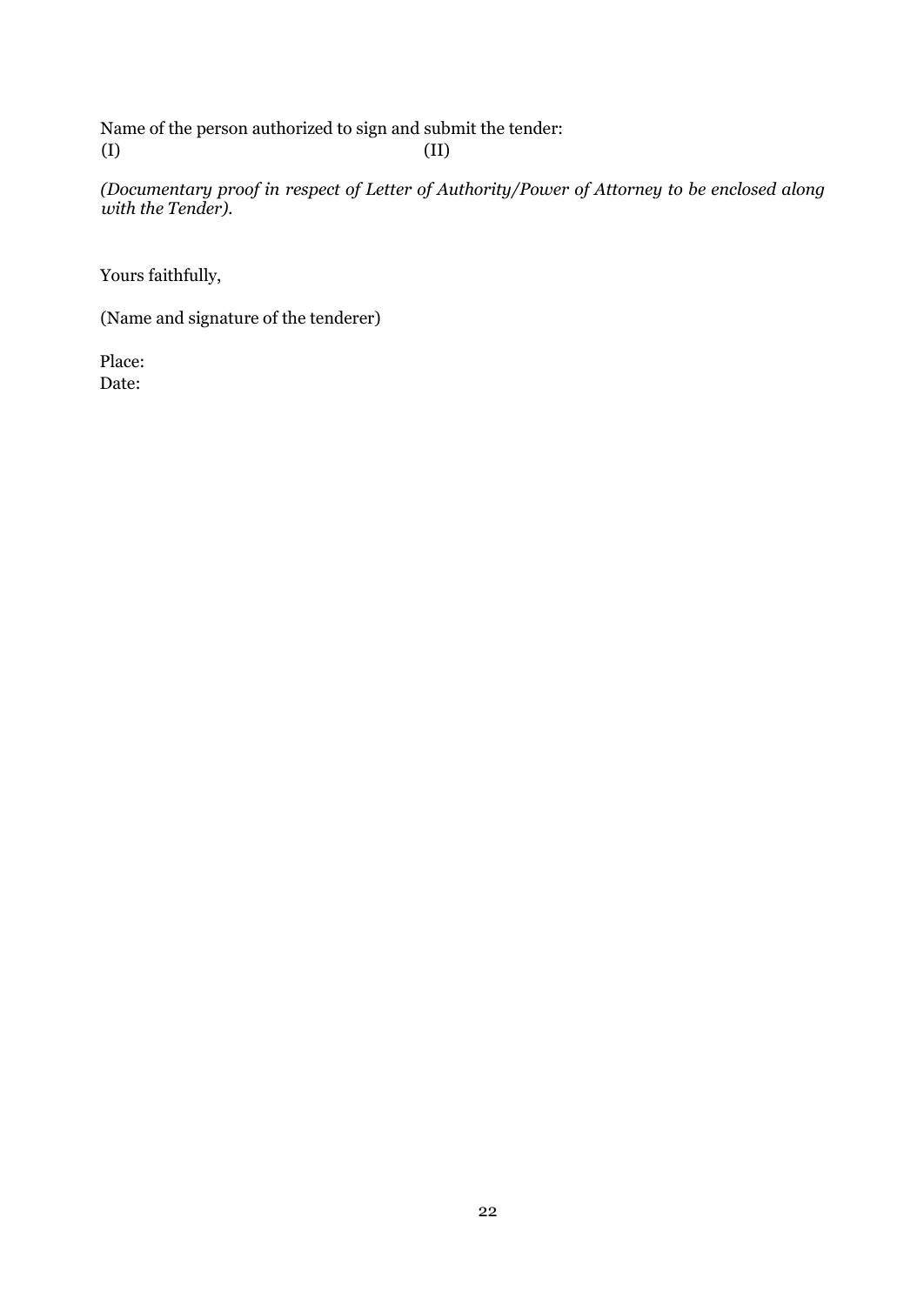# **Appendix-3 (PROFORMA FOR ELECTRONIC PAYMENT)**

Details of Bank account to be furnished by the contractor/ service provider for effecting payment by NABARD

| 1                | Name of the account holder (As appearing in<br>the Bank account) |
|------------------|------------------------------------------------------------------|
| $\overline{2}$   | Address of the Account Holder                                    |
| 3                | Name of the Bank                                                 |
| $\overline{A}$   | Name of the Branch                                               |
| 5                | Account number                                                   |
| 6                | RTGS/NEFT/IFS Code                                               |
| 7                | Type of account (Savings, current, etc.)                         |
| $\boldsymbol{8}$ | PAN Number                                                       |
| $\boldsymbol{9}$ | <b>GSTIN Number</b>                                              |
| 10               | Email id                                                         |
| 11               | <b>Contact Number</b>                                            |

# **Signature and Seal:**

Please attach the following:

(1) Photocopy of one cancelled cheque leaf of the above Bank account

(2) Copy of PAN card

(3) Allotment letter / registration letter under GSTIN.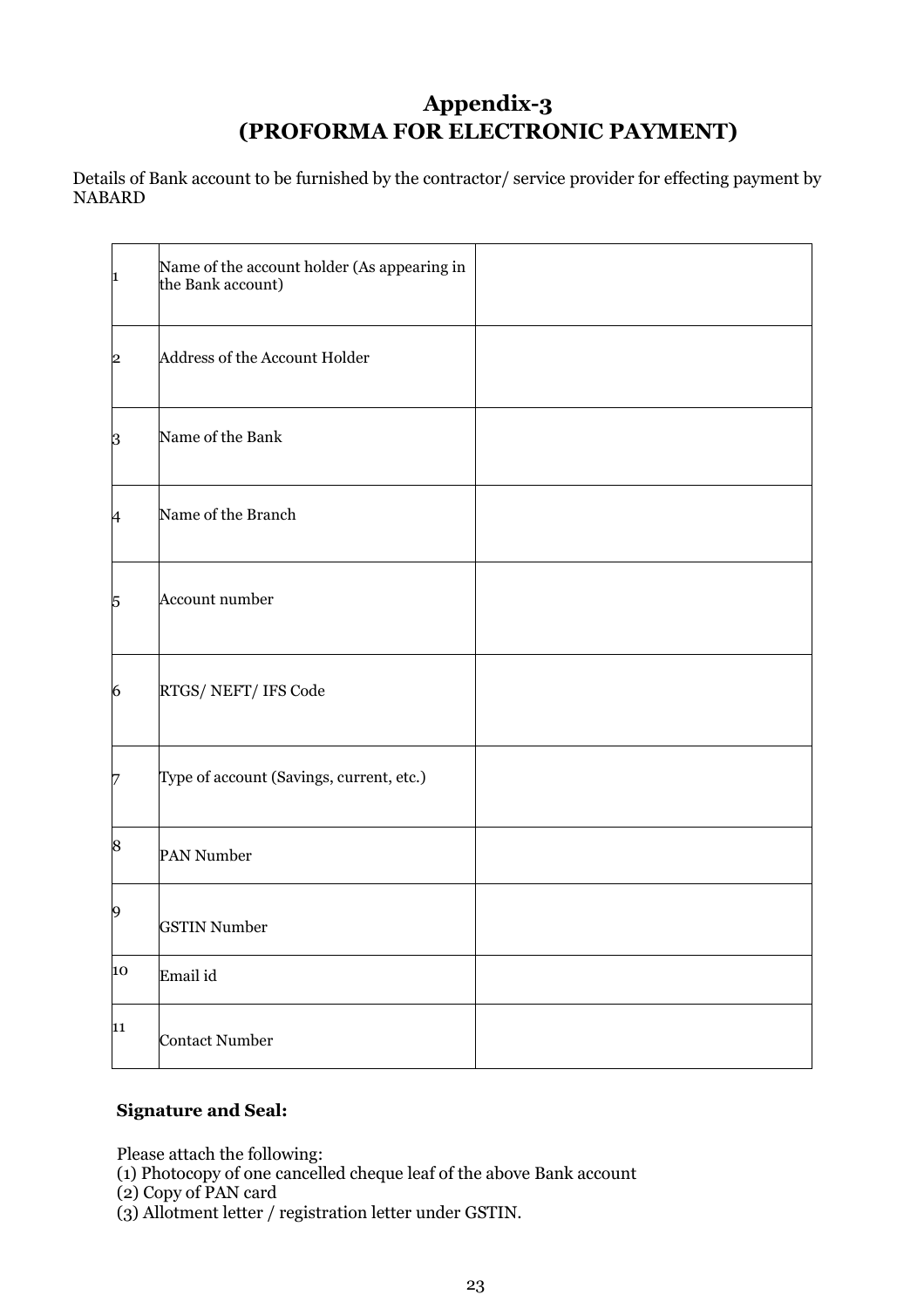# **Appendix-4 (PRE-CONTRACT INTEGRITY PACT)**

*(To be submitted on RS.200 Stamp Paper only on first page and remaining document on normal A4 size pages duly signed by the bidder)*

Between

#### **NATIONAL BANK FOR AGRICULTURE AND RURAL DEVELOPMENT (NABARD), Uttar Pradesh Regional Office hereinafter referred to as "The Principal"**

And

**…………………………………………. hereinafter referred to as "The Bidder"**

 **Preamble**

The Principal intends to award, under laid down organizational procedures, contract/s for Repainting and Minor Repair Works of Office Building at NABARD Regional Office, 11, Vipin Khand, Gomtinagar, Lucknow, Uttar Pradesh.

The Principal values full compliance with all relevant laws of the land, rules, regulation and economic use of resources and of fairness /transparency in its relations with its Bidder(s).

In order to achieve these goals, the Principal will appoint Independent External Monitors (IEMs) who will monitor the tender process and the execution of the contract for compliance with the principles mentioned above.

## **Section 1 – Commitments of the Principal**

a. The Principal commits itself to take all measures necessary to prevent corruption and to observe the following principles: -

b. No employee of the Principal, personally or through family members, will in connection with the tender for, or the execution of a contract, demand, take a promise for or accept, for self or third person, any material or immaterial benefit which the person is not legally entitled to.

c. The Principal will, during the tender process treat all Bidder(s) with equity and reason. The Principal will, in particular, before and during the tender process, provide to all Bidder(s) the same information and will not provide to any Bidder(s) confidential / additional information through which the Bidder(s) could obtain an advantage in relation to the tender process or the contract execution.

c. The Principal will exclude from the process all known prejudiced persons.

d. If the Principal obtains information on the conduct of any of its employees which is a criminal offence under the IPC/PC Act, or if there be a substantive suspicion in this regard, the Principal will inform the Chief Vigilance Officer and in addition can initiate disciplinary actions.

## **Section 2 – Commitments of the Bidder(s)**

- 1. The Bidder(s) commit themselves to take all measures necessary to prevent (s) corruption. The Bidder commit themselves to observe the following principles during participation in the tender process and during the contract execution:
	- a. The Bidder(s) will not, directly or through any other person or firm, offer, promise or give to any of the Principal's employees involved in the tender process or the execution of the contract or to any third person any material or other benefit which he/she is not legally entitled to, in order to obtain in exchange any advantage of any kind whatsoever during the tender process or during the execution of the contract.
	- b. The Bidder(s) will not enter with other Bidders into any undisclosed agreement or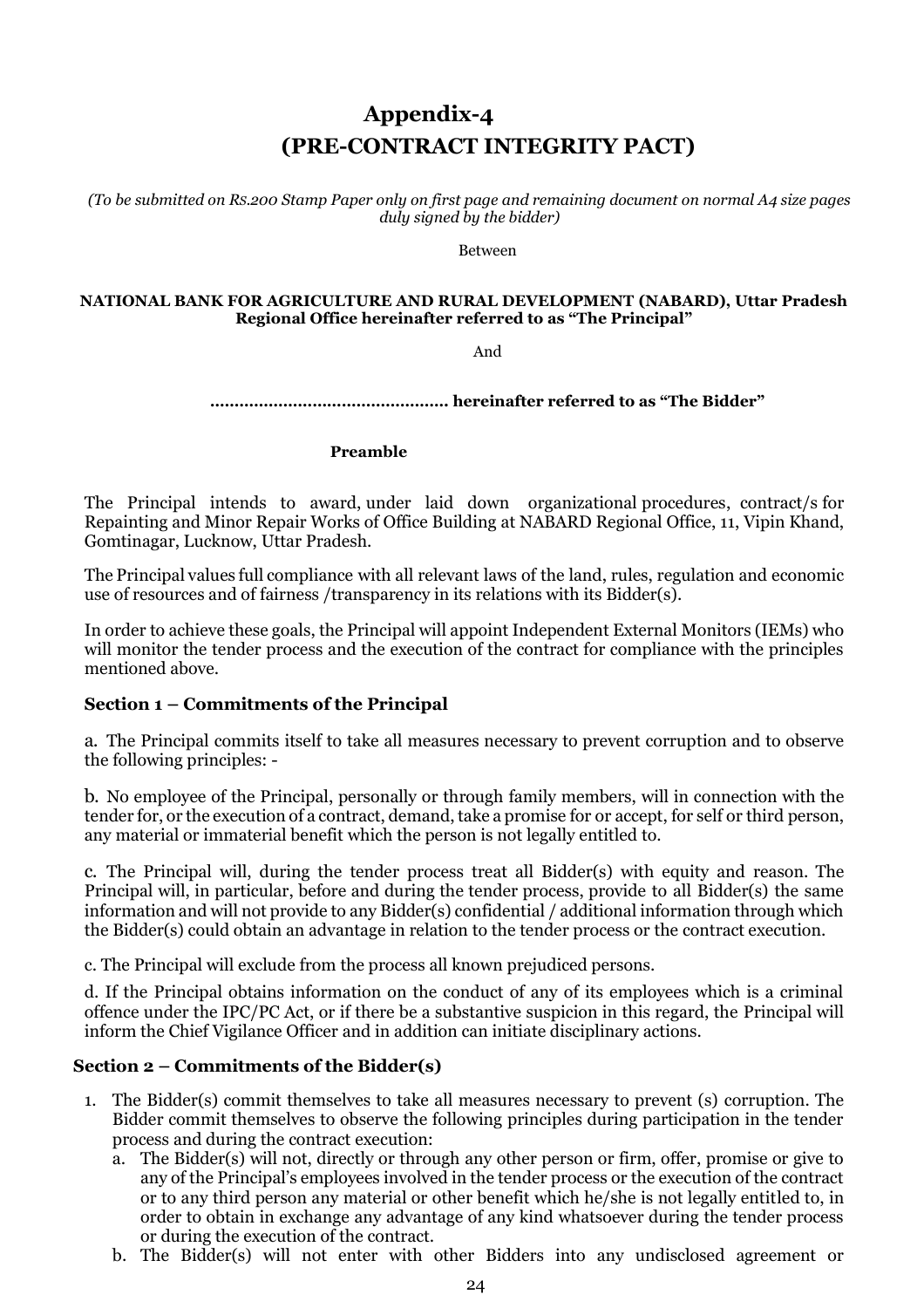understanding, whether formal or informal. This applies in particular to prices, specifications, certifications, subsidiary contracts, submission or non-submission of bids or any other actions to restrict competitiveness or to introduce cartelization in the bidding process.

- c. The Bidder(s)will not commit any offence under the relevant IPC/PC Act; further the Bidder(s)will not use improperly, for purposes of competition or personal gain, or pass on to others, any information or document provided by the Principal as part of the business relationship, regarding plans, technical proposals and business details, including information contained or transmitted electronically.
- d. The Bidder(s) of foreign origin shall disclose the name and address of the Agents/representatives in India, if any. Similarly the Bidder(s) of Indian Nationality shall furnish the name and address of the foreign principals, if any.
- e. The Bidder(s) will, when presenting their bid, disclose any and all payments made, is committed to or intends to make to agents, brokers or any other intermediaries in connection with the award of the contract.
- f. Bidder(s) who have signed the Integrity Pact shall not approach the Courts while representing the matter to IEMs and shall wait for their decision in the matter.
- 2. The Bidder(s) will not instigate third persons to commit offences outlined above or be an accessory to such offences.

# **Section 3 – Disqualification from tender process and exclusion from future contracts**

If the Bidder(s), before award or during execution has committed a transgression through a violation of Section 2, above or in any other form which put their reliability or credibility in question, the Principal is entitled to disqualify the Bidder(s) from the tender process.

# **Section 4 – Compensation for Damages**

(1)If the Principal has terminated the contract according to Section 3, or if the Principal is entitled to terminate the contract according to Section 3, the Principal shall be entitled to demand and recover from the Contractor liquidated damages of the Contract value or the amount equivalent to Performance Bank Guarantee.

## **Section 5 – Previous transgression**

(1) The Bidder declares that no previous transgressions occurred in the last three years with any other Company in any country conforming to the anti-corruption approach or with any Public Sector Enterprise in India that could justify his exclusion from the tender process.

(2) If the Bidder makes incorrect statement on this subject, he can be disqualified from the tender process.

# **Section 6 – Equal treatment of all Bidders**

(1) In case of Sub-contracting, the Principal Contractor shall take the responsibility of the adoption of Integrity Pact by the Sub-contractor.

(2) The Principal will enter into agreements with identical conditions as this one with all Bidders and **Contractors** 

(3) The Principal will disqualify from the tender process all bidders who do not sign the Pact or violate its provisions.

# **Section 7 – Criminal charges against violating Bidder(s)**

If the Principal obtains knowledge of conduct of a Bidder, Contractor or Subcontractor, or of an employee or are representative or an associate of a Bidder, Contractor or Subcontractor which constitutes corruption, or if the Principal has substantive suspicion in this regard, the Principal will inform the same to the Chief.

# **Section 8 – Independent External Monitor**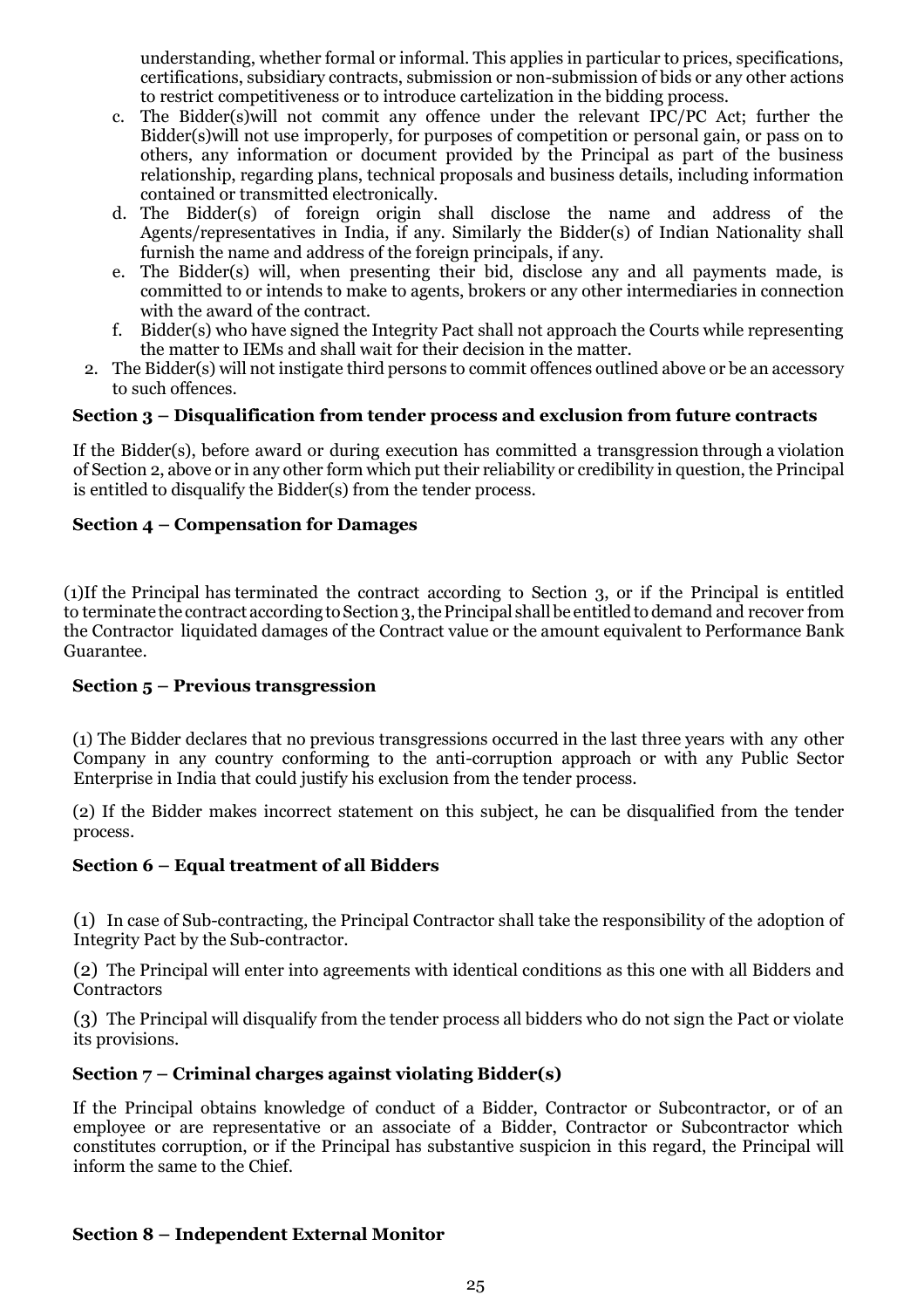- 1. The Principal appoints competent and credible Independent External Monitor for this Pact after approval by the Central Vigilance Commission. The task of the Monitor is to review independently and objectively, whether and to what extent the parties comply with the obligations under this agreement.
- **2. The Independent External Monitor appointed for NABARD is : Shri P K Sangewar, 12-5-65/1 Flat no.109, Shri Harsha Sethuram Unique, Vijaypuri Colony, South Lalaguda, Secundearbad, Telangana – 500 017**
- 3. The Monitor is not subject to instructions by the representatives of the parties and performs his/her functions neutrally and independently. The Monitor would have access to all Contract documents, whenever required. It will be obligatory for him / her to treat the information and documents of the Bidders as confidential. He / she reports to the Chairman, NABARD.
- 4. The Bidder(s) accepts that the Monitor has the right to access without restriction to all Project documentation of the Principal including that provided by the Contractor. The Contractor will also grant the Monitor, upon his/her request and demonstration of a valid interest, unrestricted and unconditional access to their project documentation. The same is applicable to Subcontractors.
- 5. The monitor is under contractual obligation to treat the information and documents of the Bidder(s)/ Contractor(s)/ Sub-Contractor(s) with confidentiality. The Monitor has also signed declarations on 'Non- disclosure of Confidential Information and of 'Absence of Conflict of Interest'. In case of any conflict of interest arising at a later date, the IEM shall inform Chairman, NABARD and recuse himself/herself from that case.
- 6. The Principal will provide to the Monitor sufficient information about all meetings among the parties related to the Project, provided such meetings could have an impact on the contractual relations between the Principal and the Contractor. The parties offer to the Monitor the option to participate in such meetings.
- 7. As soon as the Monitor notices, or believes to notice, a violation of this agreement, he/she will so inform the Management of the Principal and request the Management to discontinue or take corrective action, or to take other relevant action. The monitor can in this regard submit nonbinding recommendations.Beyond this, the Monitor has no right to demand from the parties that they act in a specific manner, refrain from action or tolerate action.
- 8. The monitor will submit a written report to the Chairman, NABARD within 8 to 10 weeks from the date of reference or intimation to him by the Principal and, should the occasion arise, submit proposal for correcting problematic situations.
- 9. If the Monitor has reported to the Chairman, NABARD, a substantiated suspicion of an offence under the relevant IPC/PC Act, and the Chairman NABARD has not, within reasonable time, taken visible action to proceed against such offence or reported it to the Chief Vigilance Officer, the Monitor may also transmit this information directly to the Central Vigilance Commissioner.
- 10. The word 'Monitor' would include both singular and plural.

# **Section 9 – Pact Duration**

This Pact begins when both parties have legally signed it. It expires for the Contract or 12 months after the last payment under the contract, and for all other Bidders 6 months after the contract has been awarded. Any violation of the same would entail disqualification ofthe bidders and exclusion from future business dealings. If any claim is made/lodged during this time, the same shall be binding and continue to be valid despite the lapse of this pact as specified above, unless it is discharge/determined by the Chairman of NABARD.

## **Section 10 – Other provisions**

1. This agreement is subject of Indian Law, Place of performance and jurisdiction is the Head Office of the Principal, i.e. Mumbai

2. Changes andsupplements aswell as termination notices need to be made in writing. Side agreements have not been made.

3. The Contractor is a partnership or a consortium, this agreement must be signed by all partners or consortium members.

4. Should one or several provisions of this agreement turn out to be invalid, the remainder of this agreement remains valid

- In this case, the parties will strive to come to an agreement to their original intentions.
- 5. Issues like Warranty/Guarantee etc. shall be outside the purview of IEMs.
- 6. In the event of any contradiction between the Integrity Pact and its Annexure, if any, the Clause in the Integrity Pact will prevail.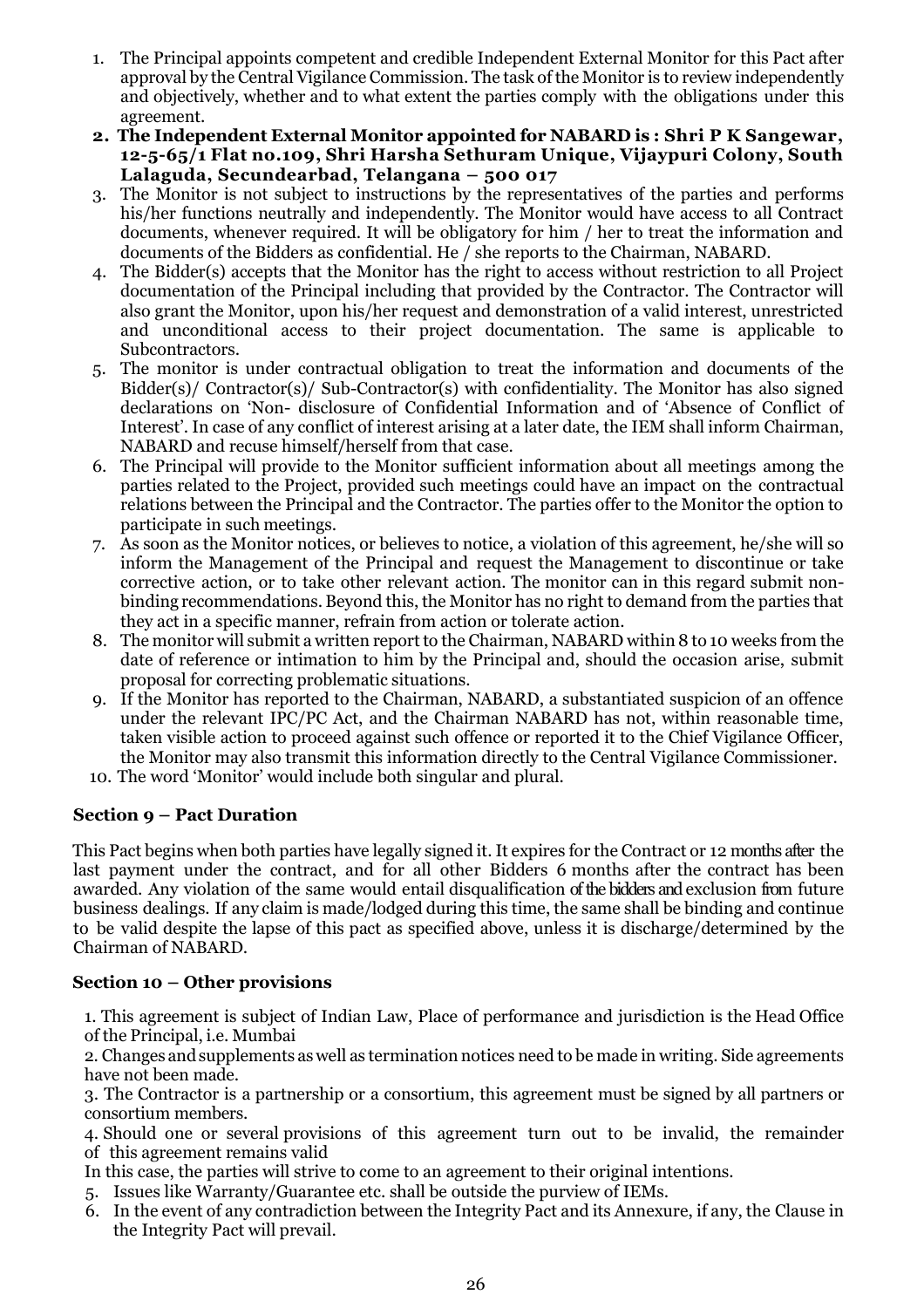Place

Date:

Witness 1: (Name and Address)

(For & On behalf of the Principal) (For & on behalf of the Bidder) (Office Seal) (Office Seal)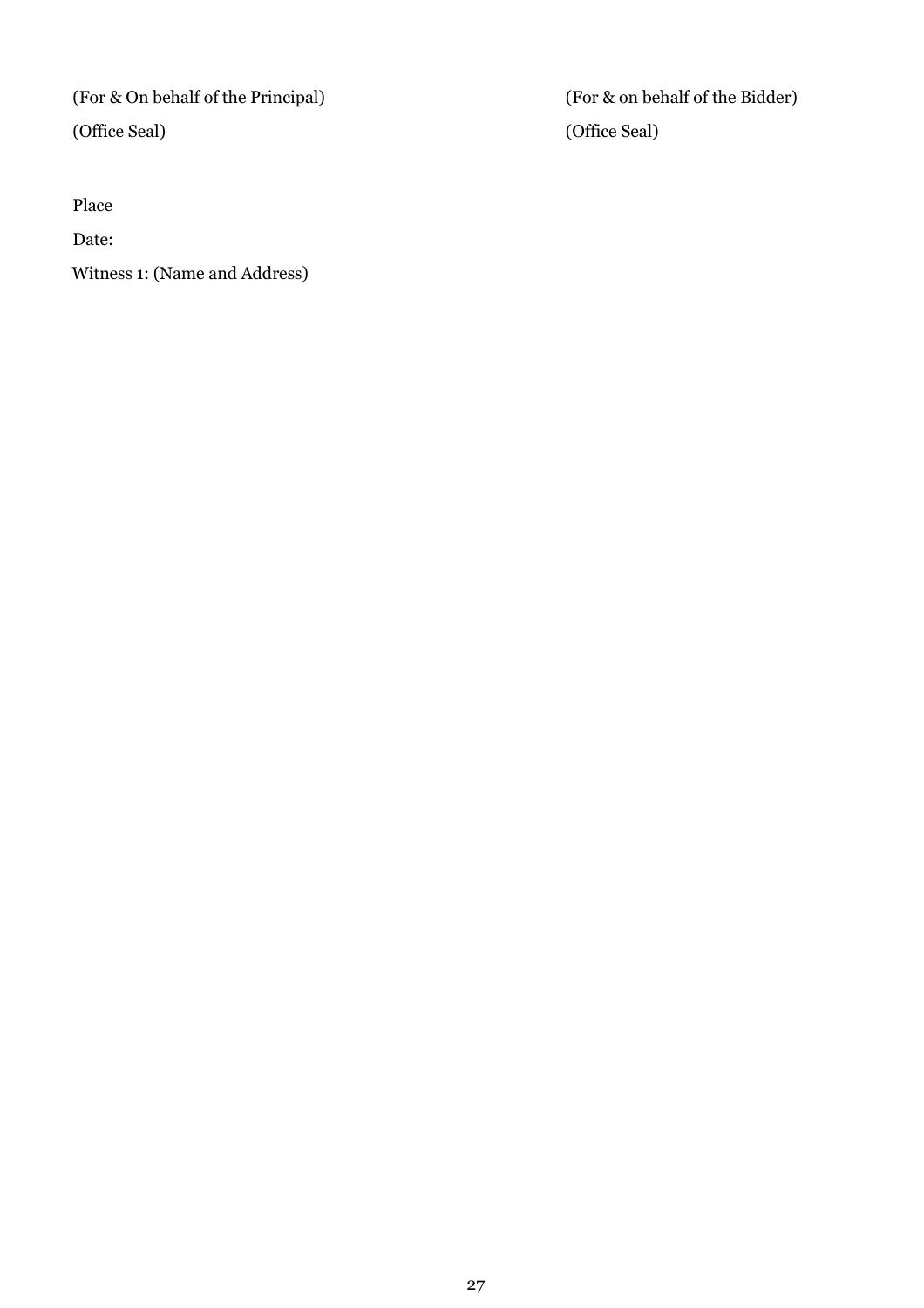# **Appendix-5 (DEED OF INDEMNITY)**

*(To be executed on a non-judicial stamp paper of Rs.500/- by Successful Tenderer only)*

| This Deed of Indemnity is made and executed at Lucknow on thisday of  2021 by            |  |  |  |  |  |
|------------------------------------------------------------------------------------------|--|--|--|--|--|
|                                                                                          |  |  |  |  |  |
|                                                                                          |  |  |  |  |  |
|                                                                                          |  |  |  |  |  |
|                                                                                          |  |  |  |  |  |
| expression shall, unless it be repugnant to the meaning and context thereof, include its |  |  |  |  |  |
| successors, authorized agents, representatives and permitted assigns.                    |  |  |  |  |  |
|                                                                                          |  |  |  |  |  |

#### In favor of

NABARD for Agriculture & Rural Development, a Body Corporate established under the Act of Parliament i.e., NATIONAL BANK FOR AGRICULTURE AND RURAL DEVELOPMENT Act, 1981 having its Head Office at C-24, G - Block, Bandra Kurla Complex, Bandra (East) Mumbai-400051 (hereinafter referred to as "NABARD") and Uttar Pradesh Regional Office at 11, Vipin Khand, Gomti Nagar, Lucknow which expression shall, unless it be repugnant to the meaning and context thereof, include its successors, authorized agents, representatives and permitted assigns.

**WHEREAS** the Service Provider has agreed with NABARD to successfully implement conforming to all the specifications as per the scope of work mentioned in the Tender dated (hereinafter referred to as "Tender" No.) which expression shall include all attachments and annexures thereto as well as all amendments, modifications and alteration and the Terms and Conditions agreed as per Agreement dated (hereinafter referred to as "Agreement").

AND WHEREAS pursuant to the Agreement, the Service Provider is required to execute a Deed of Indemnity in favour of NABARD to indemnify it against any acts, omissions, losses, charges, claims etc. and which the Service Provider has agreed to do.

#### NOW THIS DEED WITNESSETH AS UNDER:

1. The Service Provider hereby executes and furnishes to NABARD this Deed of Indemnity, which is an unlimited, irrevocable and continuing indemnity, and shall remain in full force and effect.

2. The Service Provider hereby undertakes to indemnify NABARD as per the Terms and Conditions of the Agreement which are as follows:

(a) The Service Provider shall execute and furnish to NABARD a Deed of Indemnity, indemnifying NABARD from and against any costs, loss, damages, expense, claims whether on account of patents, trademarks, copyrights issues or otherwise including those from third parties or liabilities of any kind howsoever suffered, arising or incurred inter alia during and after the Agreement period arising out of:

(i) Any negligence or wrongful act or omission by the Service Provider, the Service Provider's team or any third party in connection with or incidental to this Agreement;or

(ii) Any breach of any of the terms of the Bid as agreed, the Tender and the Agreement by the Service Provider, the Service Provider's Team or any third party.

(iii) The indemnity shall be to the extent of 100% in favour of NABARD.

(iv) Notwithstanding the above, Service Provider shall have no obligations with respectto any indemnity claims to the extent that the indemnity claim arises or results from:

(v) Service Provider's compliance with NABARD's specific technical designs or instructions;

(vi) Inclusion in a Service of any content or other materials provided by NABARD;

(vii) Modification of a Service after delivery by Service Provider to NABARD if such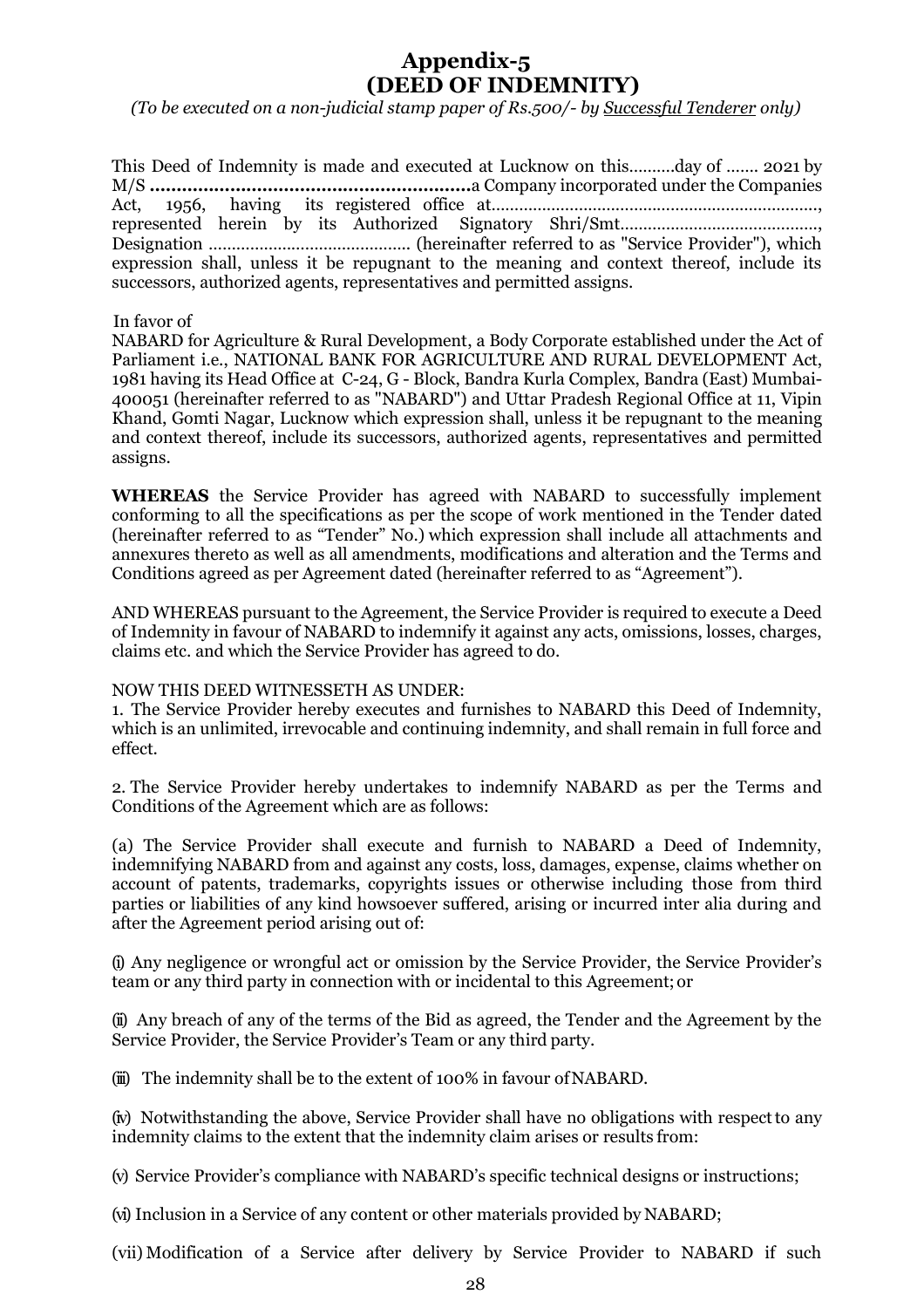modification was not made by or on behalf of the Service Provider, provided the modification is not in accordance with any applicable specifications or documentation provided by or on behalf of the Service Provider;

(viii) Operation or use of some or all of the Service in combination with products, information, specification, instructions, data, materials not provided by or on behalf of the Service Provider, provided the modification is not in accordance with any applicable specifications or documentation provided by or on behalf of the Service Provider; or

(ix) Use of the Services for any purposes for which the same has not been designed or developed or other than in accordance with any applicable specifications or documentation provided by or on behalf of the Service Provider; or

(x)NABARD's failure to use any modification of the Service furnished under this Agreement and communicated in writing in accordance with the requirements of clause 'Notices' including, but not limited to, corrections, fixes, or enhancements made available by the Service Provider.

(xi) Service Provider will defend, indemnify and hold harmless NABARD from and against any third party suit, proceedings damages, judgments, cost and expenses (including reasonable attorney fees) relating to any infringement claim by a third party to the extent based on any NABARD materials provided to Service Provider by or on behalf of NABARD or the access and use by Service Provider of any NABARD provided software ormaterial.

(xii) Provided that the provision by NABARD and the access and use by the Service Provider is in connection with Service Provider's performance of services hereunder and without breaching the terms of this Agreement.

(xiii) The Service Provider shall procure all the necessary permissions, approvals and licenses for use of various software and any copyrighted process/product free from all claims, titles, interests and liens thereon and shall keep NABARD indemnified in relation thereto.

(xiv) The Service Provider owns, has license to use or otherwise has the right to use, free of any pending or threatened liens or other security or other interests all its Intellectual Property Rights, which are required or desirable for performance of its services under this Agreement and regarding the same the Service Provider does not, so far as the Service Provider is aware, in carrying on its business and operations, infringe any Intellectual Property Rights of any person. So far as the Service Provider is aware, none of the Intellectual Property Rights, owned or enjoyed by the Service Provider or which the Service Provider is licensed to use, which are material in the context of Service Provider's business and operations for the performance of this Agreement are being infringed nor, so far as the Service Provider is aware, is there any infringement or threatened infringement of those Intellectual Property Rights licensed or provided to the Service Provider by any person. All Intellectual Property Rights (owned by the Service Provider or which the Service Provider is licensed to use) required by the Service Provider for the performance of this Agreement are valid and subsisting. All actions (including registration, payment of all registration and renewal fees) required to maintain the same in full force and effect have been taken thereon and shall keep NABARD indemnified in relation thereto.

(xv) During the tenure of the Agreement, nothing shall be done by the Service Provider in contravention of any law, Acts, or rules and regulations there under, or any amendments thereof and shall keep NABARD, indemnified in this regard.

3. The Service Provider hereby undertakes that it shall forthwith on demand and without demur pay to NABARD such sum or sums that is 100% in favour of NABARD as may be claimed by NABARD as losses, damages, costs, charges or expenses by reason of such above mentioned default/ defaults on the Service Provider's part.

4. Notwithstanding anything to the contrary in these presents or in the Agreement, NABARD's decision as to whether the Service Provider has made any default/ defaults or the amounts to which NABARD is entitled by reason thereof will be binding on the Service Provider for the purpose of this Indemnity and the Service Provider shall not be entitled to ask NABARD to establish its claims under this Indemnity but will pay the same, on demand, without any objection, provided always, the mutual rights under the Agreement shall not in any way be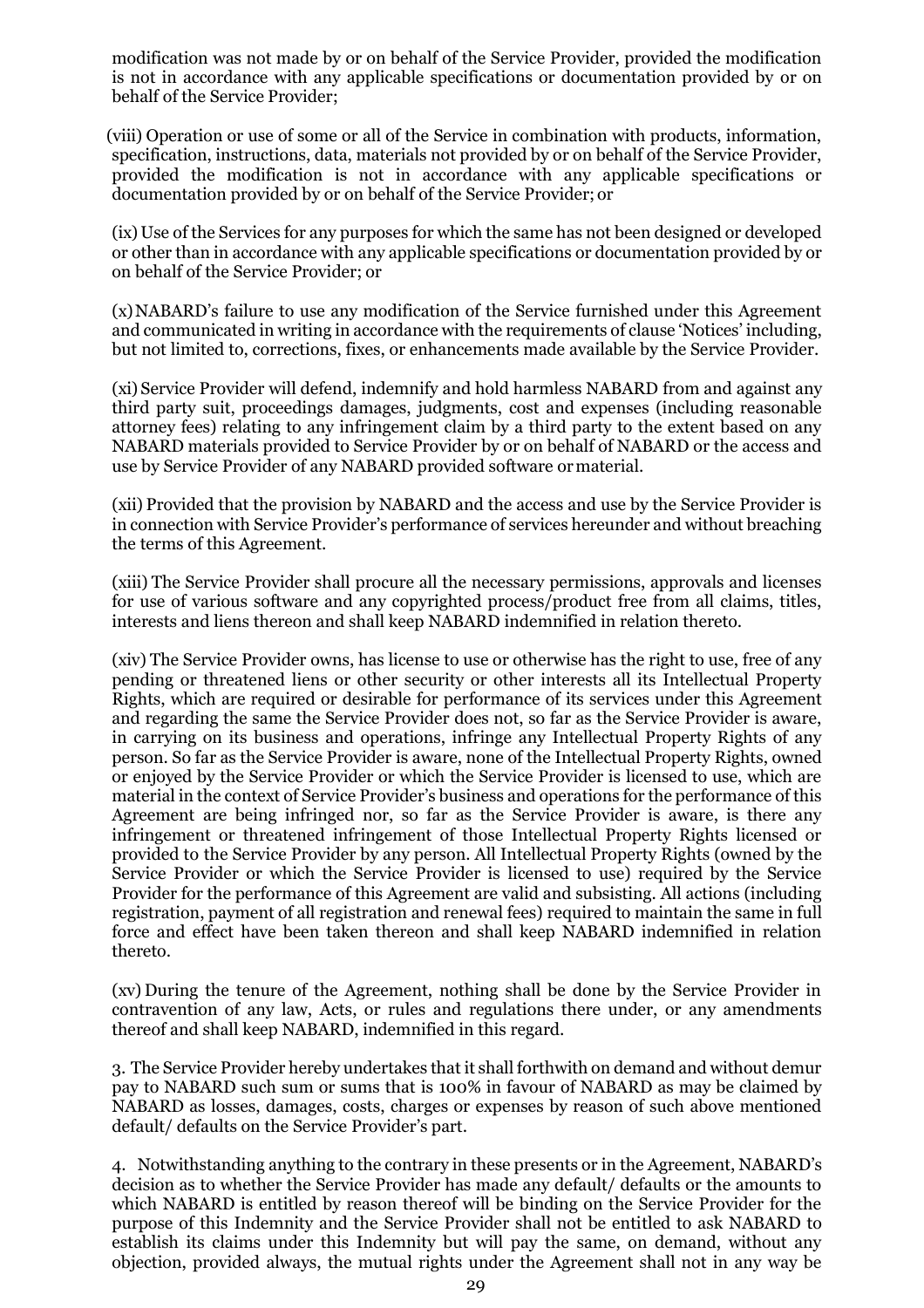prejudiced by reason of such demand by NABARD and payment by the Service Provider under this Indemnity and the claims under the Agreement which shall be settled in accordance with the Agreement without prejudice to NABARD's rights to demand immediately under this Indemnity and the Service Provider's liability to pay the same.

5. This Deed of Indemnity shall be valid for the Agreement Period and renewable thereof whenever a claim as per this Deed of Indemnity arises.

6. NABARD will have the fullest liberty from time to time to enforce or forbear to enforce any of the terms & conditions of the Agreement and the Service Provider shall not be released from its liability under this Deed of Indemnity by the exercise of NABARD's liberty with reference to the matters aforesaid or by reason of any time being given to the Service Provider or any forbearance, act or omission on NABARD's part or any indulgence by NABARD to the Service Provider or by any variations or modifications of the Agreement or any other act, matter or thing whatsoever on NABARD's part.

7. This Indemnity and the powers and provisions herein contained are in addition to and not by way of limitation or substitution for any other guarantee ,indemnities hereto before, given to NABARD by the Service Provider and this Indemnity does not revoke or limit such indemnities or guarantee.

IN WITNESS WHEREOF, the Service Provider has caused this Deed of Indemnity to be duly executed as of the day, month and year first written above.

Signed and delivered by: Name of M/S SERVICE PROVIDER

By:

Name:

Title:

Date:

In the presence of

1.

2.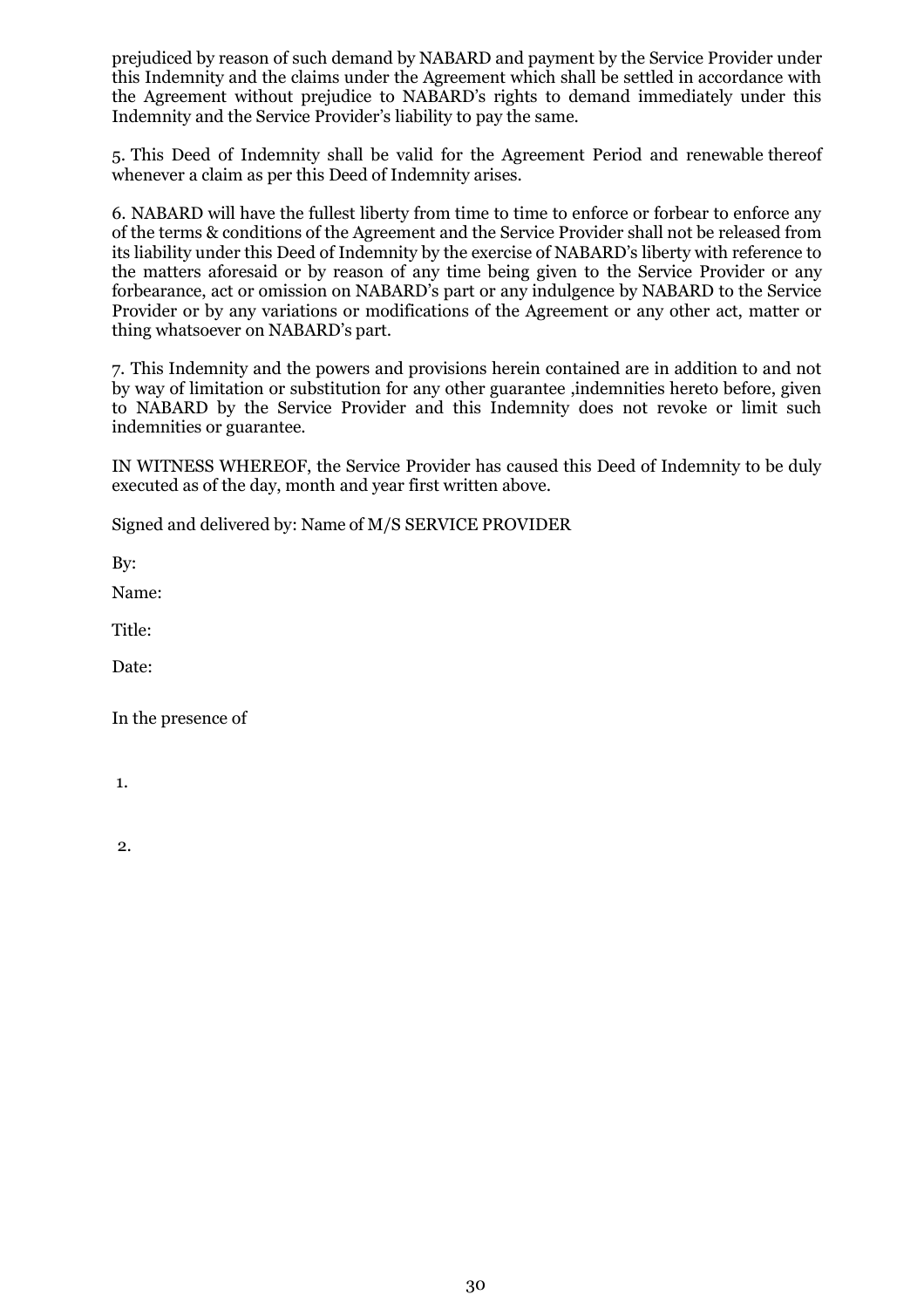# **Appendix-6**

## **(RECIPROCAL NON-DISCLOSURE AGREEMENT)**

*(To be executed on a non-judicial stamp paper of Rs. 200/- by Successful Tenderer only)*

This Agreement ("Agreement") is entered into on this ………… day of ............2021 between:

NABARD for Agriculture & Rural Development, a Body Corporate established under the Act of Parliamanet i.e., National Bank For Agriculture And Rural Development Act, 1981HAving its Head Office at C-24, G - Block, Bandra Kurla Complex, Bandra (East) Mumbai- 400051 and Regional office at 11, Vipin Khand, Gomti Nagar, Uttar Pradesh, represented herein by its Authorised Signatory, Shri/Smt………………………………………….., Deputy General Manager, Department of Premises, Security and Procurement, NABARD UPRO Lucknow (hereinafter referred to as "NABARD"), which expression shall, unless it be repugnant to the meaning and context thereof, include its successors, authorized agents, representatives and permitted assigns of the one part.

**AND** M/s…………………,,,,,,,,,,,,,,,,,,,,,,,,,,,,,,….., having its registered office at ………………………………………………………..………………, represented herein by its Authorised Signatory Shri/Smt. ………………………………..….., Designation……………………………. (hereinafter referred to as "Service Provider"), which expression shall, unless it be repugnant to the meaning and context thereof, include its successors, authorized agents, representatives and permitted assigns of the other part.

Hereafter referred to individually as a **"Party"** and collectively as the **"Parties"**. For purposes of this Agreement, the party receiving Confidential Information (as defined herein below), shall be referred to as the **"Receiving Party"** and the party providing the Confidential Information shall be referred to as the **"Disclosing Party".**

**WHEREAS, …………………………….** is *inter alia* engaged in the business of provision of various information technology services, consultancy and outsourcing services worldwide.

**AND WHERAS,** NABARD is engaged in the activities as provided under the NABARD Act, 1981

AND WHEREAS ……………………………………………. and NABARD are in the process of Repainting and Minor Repair Works of Office Building as described in Scope of work mentioned in the Tender document Ref No…………………………………. dated ("Purpose").

To facilitate such items of work, certain Confidential Information (as defined below) will be required to be shared between the Parties.

**AND WHEREAS**, The parties wish to protect any such Confidential Information in accordance with the terms and conditions of this agreement (the "Agreement").

**NOW, THEREFORE**, in consideration of receipt of Confidential Information it is agreed as follows: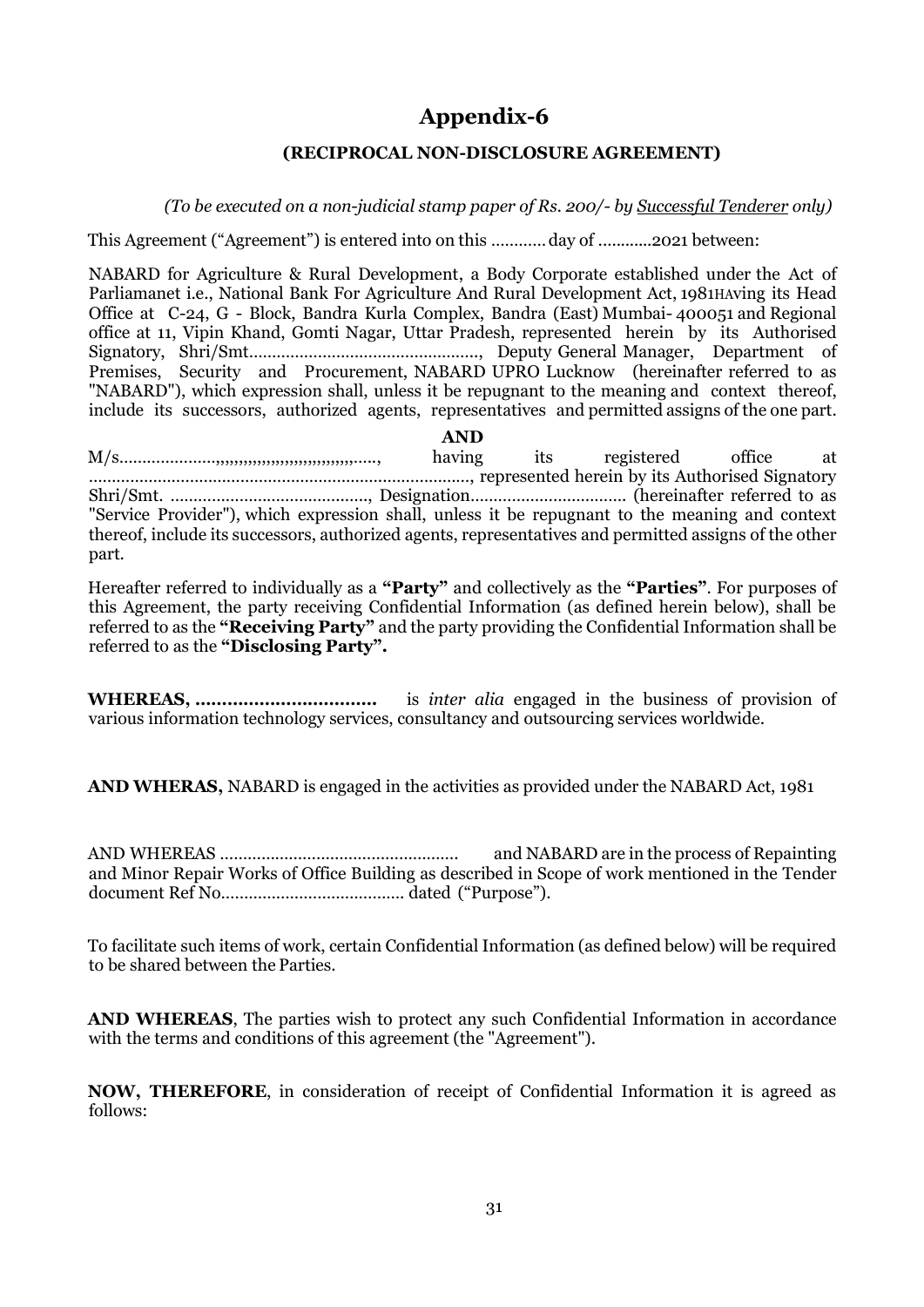# **A. Definition of "Confidential Information"**

"**Confidential Information**" means any information disclosed to, received by, otherwise accessed by or coming to the knowledge of any Party to this Agreement that:

- i. by its character or nature or by the circumstances in which it is disclosed/received/ assessed/or it came to knowledge, such that a reasonable person under like circumstances would treat it as confidential; or
- ii. Is designated by the disclosing party as confidential or identified in terms connoting its confidentiality; or
- iii.The disclosing party considers confidential.

and includes but is not limited to, the following types of information and other information of a similar nature (whether or not reduced to writing): discoveries; concepts; software in various stages of development; designs; drawings; specifications; techniques; models; data; source code; object code; documentation; processes; procedures; know-how; marketing techniques and materials; marketing and development plans; customer names and other information related to customers, price lists, pricing policies and financial information;

Confidential Information also includes information disclosed to the Receiving Party by third parties on behalf of the Disclosing Party.

# **B. Information not categorized as "Confidential Information"**

The obligation imposed, under this Agreement, on Receiving Party shall not apply to information which:

(a) Receiving Party can demonstrate by prior existing records, was within Receiving Party's legitimate possession prior to the time of disclosure;

(b) was within the public domain prior to disclosure, or comes into the public domain through no wrongful act, fault, negligence or breach of this Agreement on the part of the Receiving Party;

(c) is independently developed by the Receiving Party without reference to or reliance upon Confidential Information of the Disclosing Party;

(d) Is or becomes lawfully available to Receiving Party on a non-confidential basis from an independent source who is free to divulge such information.

# **C. Restriction on Disclosure**

Except as otherwise expressly permitted under this Agreement, Receiving party shall not:

(a) disclose, duplicate, copy, transmit or otherwise disseminate in any manner whatsoever any Confidential Information of the Disclosing Party;

(b) use the Confidential Information of the Disclosing Party (i) for Receiving Party's own benefit or that of any third party, (ii) to the Disclosing Party's detriment, or (iii) for any purpose other than for achieving the Purpose;

(c) commercially exploit any Confidential Information of the Disclosing Party;

(d) acquire any right in, or assert any lien against, the Confidential Information of the Disclosing Party; or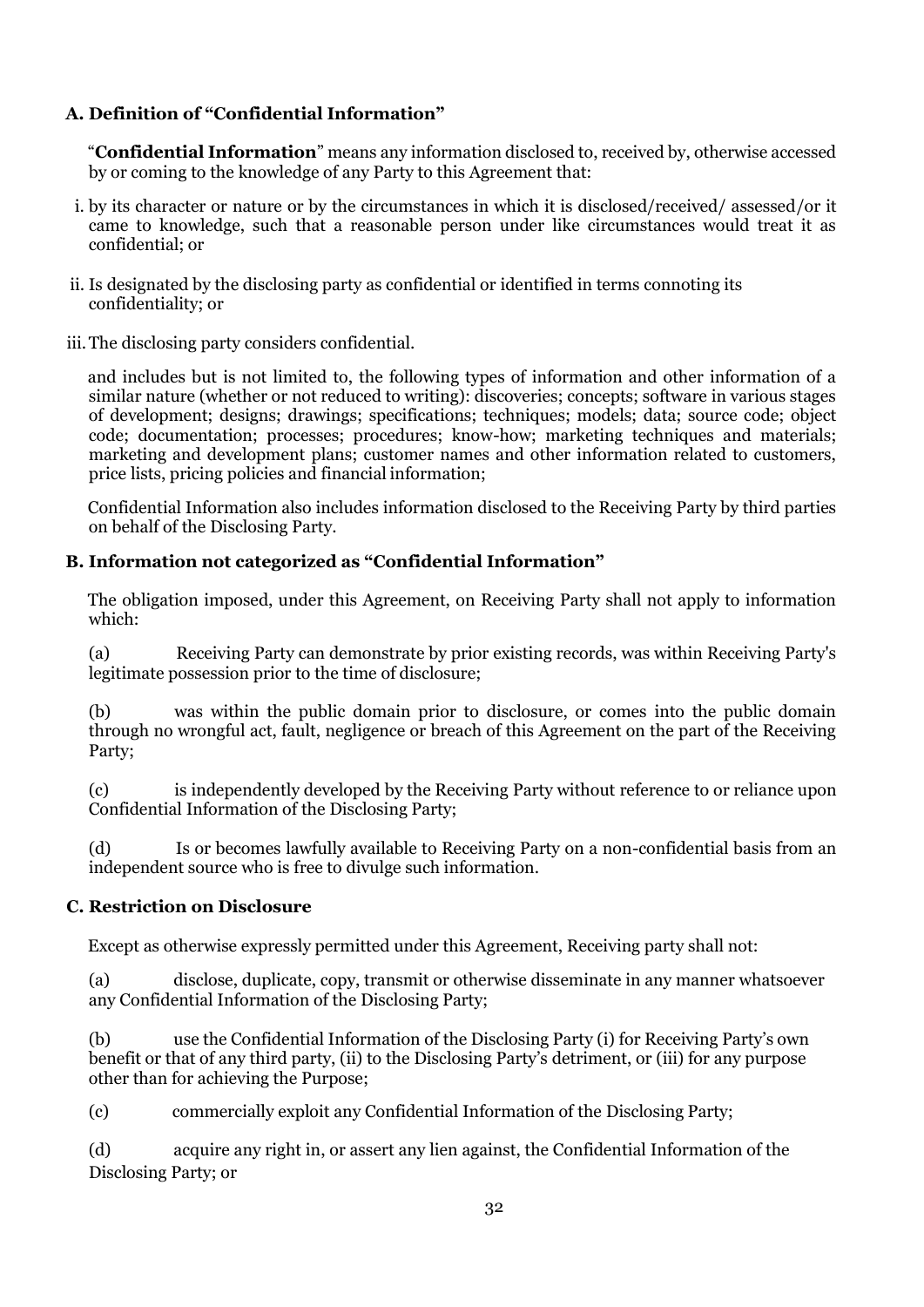(e) Refuse for any reason to promptly return all Confidential Information of the Disclosing Party if requested to do so.

## **D. Permitted Disclosures**

Receiving party is permitted to:

(a) Disclose relevant aspects of the Disclosing Party's Confidential Information to the Receiving Party's directors, officers, employees, consultants, attorneys and auditors solely to the extent necessary for achieving the Purpose; provided, that

(i) before disclosing any Confidential Information of the Disclosing Party, all persons or entities receiving Confidential Information shall be bound by obligations of confidentiality towards the Receiving Party consistent with the terms of this Agreement.

(ii) The Receiving Party shall do everything reasonably possible to preserve the confidentiality of the Confidential Information including execution of a confidentiality agreement with the persons or entities receiving Confidential Information to the satisfaction of the Disclosing Party.

(iii) All such Confidential Information shall be labelled as confidential.

(b) Disclose relevant aspects of the Disclosing Party's Confidential Information if legally compelled or required to disclose any Confidential Information of the Disclosing Party in connection with any legal or regulatory proceedings. In such case, the Receiving Party will immediately notify the Disclosing Party so as to allow the Disclosing Party a reasonable opportunity to seek appropriate protective measures or other remedies prior to disclosure or waive compliance with the terms of this Agreement.

(c) Disclose relevant aspects of the Disclosing Party's Confidential Information with the prior written consent of the Disclosing Party.

## **E. Effects of Unauthorized Disclosure**

- (a)The Receiving Party will be liable for the acts and omissions of, and any unauthorized disclosure or use of Confidential Information by, any person or entity that received Confidential Information from or through the Receiving Party.
- (b) Each Party acknowledges and agrees that the misappropriation or misuse of Confidential Information of the other Party will result in irreparable and continuing damage to the other Party for which there may be no adequate remedy at law, and in the event of such a breach, the other Party shall be entitled to legal as well as equitable relief, as appropriate, including but not limited to an injunction, in addition to any monetary relief.
	- (c)The Receiving Party will promptly report to the Disclosing Party any disclosures of Confidential Information otherwise than as permitted by this Agreement and any breaches in security that may affect the Disclosing Party or its Confidential Information of which it is aware and will specify the corrective action to be taken.

## **F. Return of documents**

Upon written demand by the Disclosing Party, the Receiving Party shall:

- a. Return to the Disclosing Party all Confidential Information supplied which the Receiving Party has in his possession or under his control;
- b. Destroy or have destroyed all copies received or made of the Confidential Information; and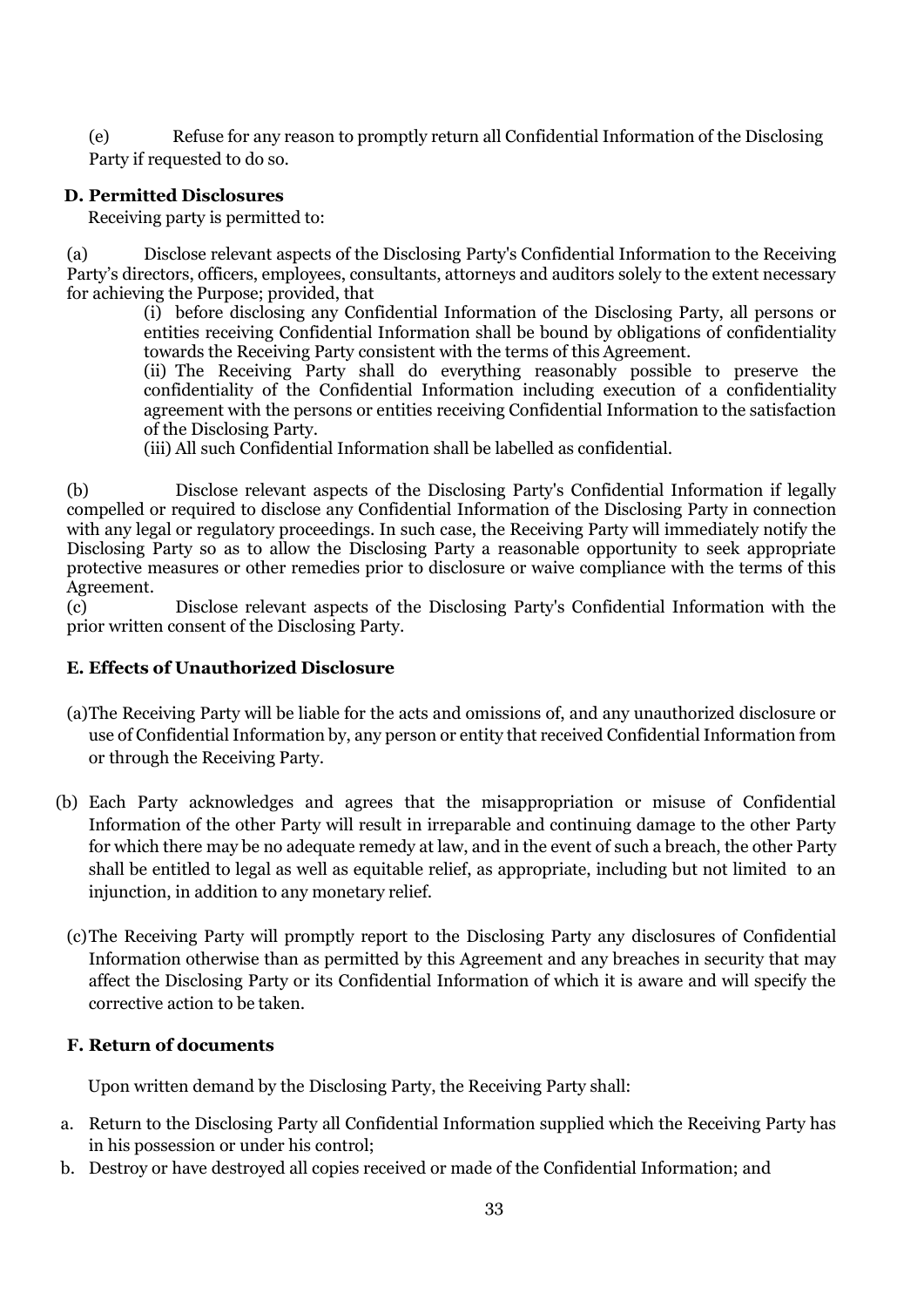c. Promptly thereafter provide a certificate signed by an officer of the Receiving Party certifying compliance with the obligations point (a) and (b) above.

## **G.Term**

This Agreement shall commence from the date set forth above and expire with the termination or expiration of the AMC Contract, unless earlier terminated in writing by both Parties. The obligations under this Agreement shall survive and continue for a period of 7 years beyond any termination or expiration of this Agreement.

## **H. Governing Law and Jurisdiction**

This Agreement shall be governed by and construed in accordance with the laws of India. Any and all disputes arising out of or in connection with this Agreement shall be settled by the courts in Lucknow, India

## **I. Miscellaneous**

- (a) No failure or delay by the Disclosing party in exercising or enforcing any right, remedy or power hereunder shall operate as a waiver thereof, nor shall any single or partial exercise or enforcement of any right, remedy or power preclude any further exercise or enforcement thereof or the exercise or enforcement of any other right, remedy or power.
- (b) This Agreement shall not be assignable or transferable by either Party without the written consent of the other Party.
- (c) This Agreement supersedes all prior discussions and writings with respect to the subject matter hereof, and constitutes the entire agreement between the Parties with respect to the subject hereof. No waiver or modification of this Agreement will be binding upon either Party unless made in writing and signed by a duly authorized representative of each Party.
- (d) In the event that any of the provisions of this Agreement shall be held by a Court or other tribunal of competent jurisdiction to be unenforceable, the remaining portions hereof shall remain in full force and effect.

**IN WITNESS WHEREOF this** Agreement has been executed by the duly authorized representative of each Party on the day and year above written.

By: Name: Title:

## **NABARD**

By: Title: Date:

#### **Witnesses:**

**1.**

**2.**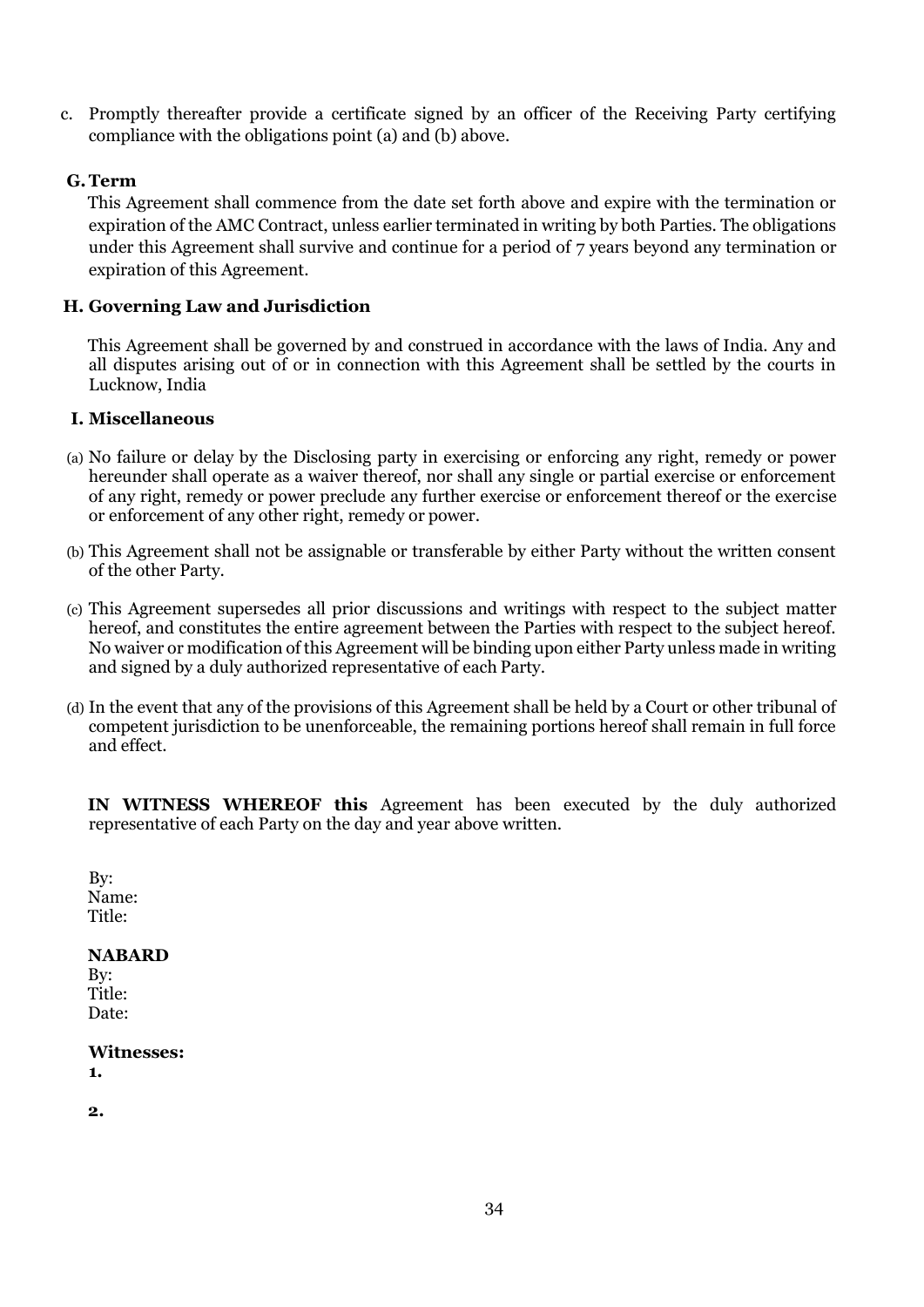# **Part II**

# **Format of PRICE BID / Bill of Quantities**

# **NATIONAL BANK FOR AGRICULTURE AND RURAL DEVELOPMENT**

| Item<br>No.           | <b>Description of work</b>                                                                                                                                                                                                                                                                                                                                                                                                                                                                                                                                                                                                                                                                                                                                                                          | Unit | Qty     | Rate<br>(Rs) | Amount<br>(Rs.) |
|-----------------------|-----------------------------------------------------------------------------------------------------------------------------------------------------------------------------------------------------------------------------------------------------------------------------------------------------------------------------------------------------------------------------------------------------------------------------------------------------------------------------------------------------------------------------------------------------------------------------------------------------------------------------------------------------------------------------------------------------------------------------------------------------------------------------------------------------|------|---------|--------------|-----------------|
| 1.                    | Finishing walls with heavy textured exterior paint of<br>required shade (Two or more coats applied $@$ 3.28<br>ltr/10 sqm) over and including priming coat of exterior<br>primer applied $@$ 2.20kg/10 sqm the work include<br>following operations 1. scrapping the existing wall<br>texture 2. preparing the surface with wall putty etc. 3.<br>Providing and finishing wall with heavy texture of<br>approved brand and manufacture                                                                                                                                                                                                                                                                                                                                                              | Sqm. | 4800.00 |              |                 |
| 2.                    | Finishing wall with Acrylic Smooth exterior paint -<br>New work(two or more coat applied @1.67ltrs/10Sqm<br>over and including priming coat of exterior primer<br>applied @2.20Kg/10Sqm                                                                                                                                                                                                                                                                                                                                                                                                                                                                                                                                                                                                             | Sqm. | 2000.00 |              |                 |
| 3.                    | Providing and fixing double scaffolding system (cup<br>lock type) on the exterior side, up to seven story height<br>made with 40 mm dia M.S. tube 1.5 m centre to centre,<br>horizontal & vertical tubes joining with cup & lock<br>system with M.S. tubes, M.S. tube challies, M.S. clamps<br>and M.S. staircase system in the scaffolding for<br>working platform etc. and maintaining it in a<br>serviceable condition for the required duration as<br>approved and removing it thereafter .The scaffolding<br>shall<br>be<br>stiffened<br>with<br>system<br>bracings,<br>runners, connection with the building etc wherever<br>required for inspection of work at required locations<br>with essential safety features for the workmen etc.<br>complete as per directions and approval of Bank. | Sqm. | 4800.00 |              |                 |
| 4.                    | Painting with synthetic enamel paint of approved<br>brand and manufacture of required colour to give an<br>even shade :One or more coats on old work                                                                                                                                                                                                                                                                                                                                                                                                                                                                                                                                                                                                                                                | Sqm. | 500.00  |              |                 |
| 5.                    | Painting with synthetic enamel paint of approved<br>brand and manufacture of required colour to give an<br>even shade :One or more coats on old work 300 mm<br>dia vertical CI pipes                                                                                                                                                                                                                                                                                                                                                                                                                                                                                                                                                                                                                | Rm.  | 600.00  |              |                 |
| 6.                    | Repairs to plaster of thickness 12 mm to 20 mm in<br>patches of area 2.5 sq. meters and under, including<br>cutting the patch in proper shape, raking out joints and<br>preparing and plastering the surface of the walls<br>complete, including disposal of rubbish to the dumping<br>ground within 50 metres lead : With cement mortar 1:4<br>$(i$ cement : 4 fine sand)                                                                                                                                                                                                                                                                                                                                                                                                                          | Sqm. | 200.00  |              |                 |
| 7.                    | Removing dry / oil bound distemper, water proofing<br>cement paint, wall texture and the like by scrapping,<br>sand papering and preparing the surface smooth<br>including necessary repair to scratches etc. complete<br>and up to the satisfaction of the Bank                                                                                                                                                                                                                                                                                                                                                                                                                                                                                                                                    | Sqm. | 6800.00 |              |                 |
|                       | <b>Total</b>                                                                                                                                                                                                                                                                                                                                                                                                                                                                                                                                                                                                                                                                                                                                                                                        |      |         |              |                 |
|                       | <b>Add GST</b>                                                                                                                                                                                                                                                                                                                                                                                                                                                                                                                                                                                                                                                                                                                                                                                      |      |         |              |                 |
| <b>Total</b>          |                                                                                                                                                                                                                                                                                                                                                                                                                                                                                                                                                                                                                                                                                                                                                                                                     |      |         |              |                 |
| <b>Total in words</b> |                                                                                                                                                                                                                                                                                                                                                                                                                                                                                                                                                                                                                                                                                                                                                                                                     |      |         |              |                 |